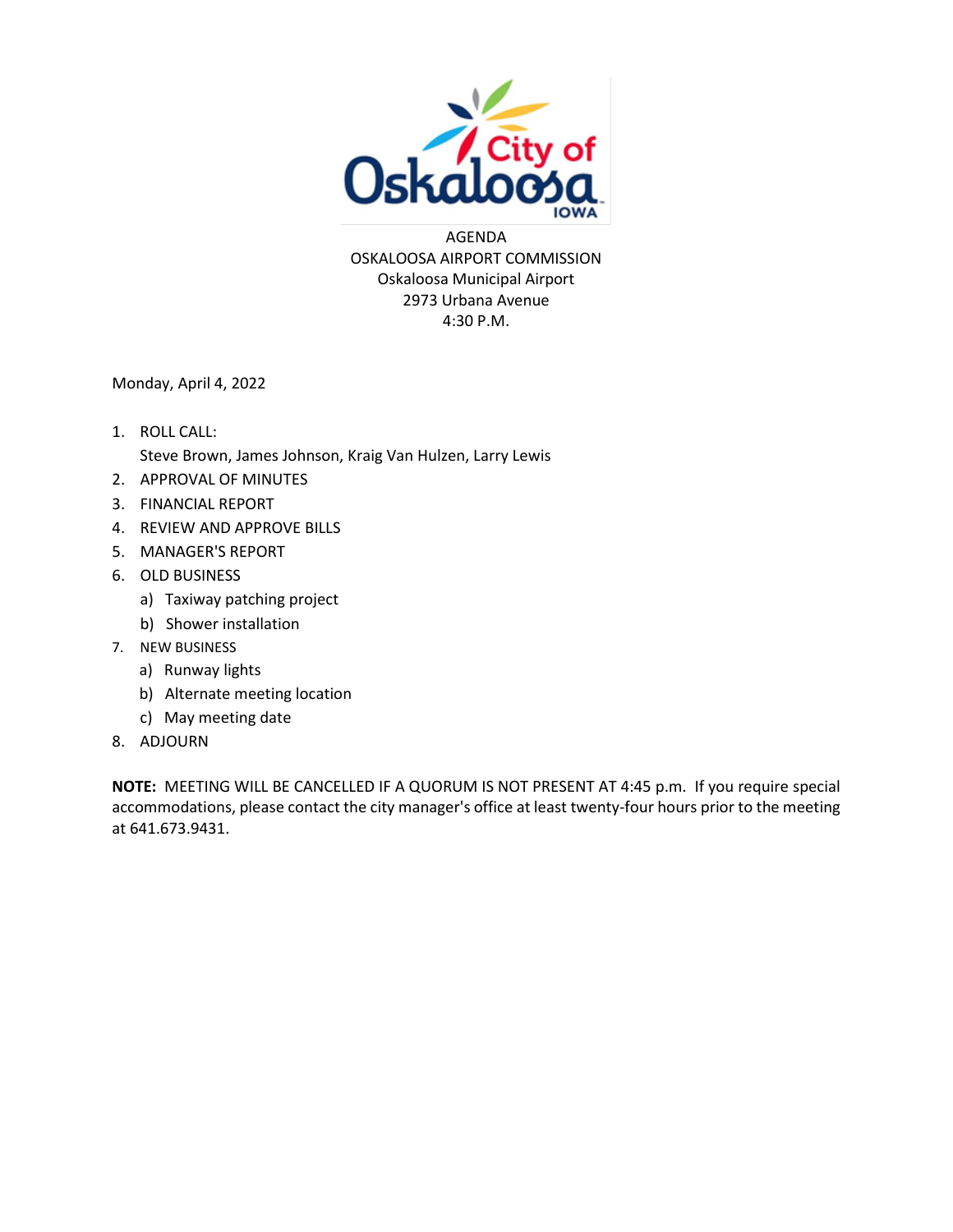### **MINUTES**

### OSKALOOSA AIRPORT COMMISSION

### March 7, 2022

Meeting of the Oskaloosa Airport Commission was called to order at 4:31 p.m. on Monday, March 7, 2022.

- 1) ROLL CALL: Roll was taken with the following present: Steve Brown, Kraig Van Hulzen, James Johnson, Larry Lewis, Tim Menninga [Classic Aviation] and Erin Van Roekel [Garden & Associates].
- 2) APPROVAL OF THE MINUTES: Moved by Kraig Van Hulzen and seconded by James Johnson to approve the minutes of the February 7, 2022 meeting. Motion carried.
- 3) FINANCIAL REPORT: Moved by Larry Lewis and seconded by Kraig Van Hulzen to approve the financial report. Motion carried.
- 4) REVIEW AND APPROVE BILLS: Moved by James Johnson and seconded by Kraig Van Hulzen to pay bills totaling \$8,781.61. Motion carried.
- 5) MANAGER'S REPORT: See attached.
- 6) OLD BUSINESS:
	- a) Taxiway patching project public hearing and bid approval: Chairman Steve Brown opened the public hearing. Since no one appeared to discuss the project, James Johnson moved to close the public hearing. Kraig Van Hulzen seconded. Motion carried. Kraig Van Hulzen moved to approve the plans and specifications. Larry Lewis seconded. Motion carried. Erin Van Roekel of Garden & Associates presented the three bids received for the project. The low bid was received from Holzworth Construction, LLC. The base bid was for \$316,730.00. Adding the Alternate A and Alternate B bids the total was \$370,501.00. The engineer's opinion of the probable cost was \$425,884.50. Larry Lewis moved to award the contract to Holzworth Construction, LLC for the base bid plus Alternates A and B for a total of \$370,501.00 contingent upon grant approval. Kraig Van Hulzen seconded. Motion carried.
	- b) Shower installation: The water heater has been installed. AKG Construction hopes to complete the project in March.
- 7) NEW BUSINESS:
	- a) Damage to Oshkosh snowplow: A hydraulic ram failed. Cost of replacement parts was \$1,748.88. This was approved with the monthly bills.
	- b) April meeting date: The date of Monday, April 4th was acceptable to everyone.

8. ADJOURN: Kraig Van Hulzen moved to adjourn at 4:52 p.m. Larry Lewis seconded. Motion carried.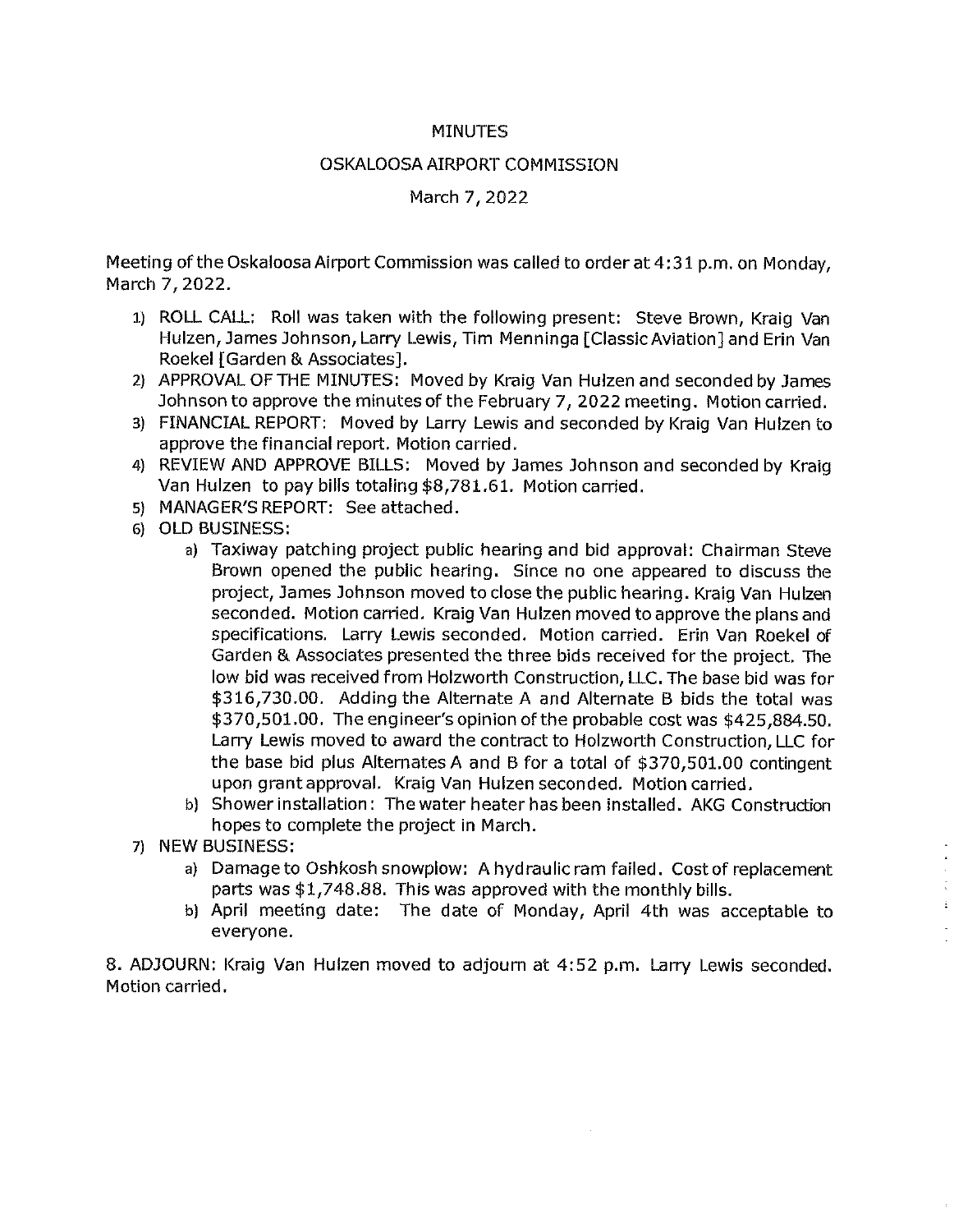### Classic Aviation @OOA

### Monthly report February 2022

### Prepared by Shane Vande Voort

Fuel Sales 100LL (\$5.40) 303.1 gallons Jet A (\$5.00) 5.0 gallons Total Fuel Sales 308.1 gallons Total Owed OOA - \$15.41

- $\bullet$ Our snow removal equipment is working well. We did have a cylinder break on the Oshkosh and some issues with the plow on the pickup. The pickup and its plow are showing their age from a reliability standpoint.
- The shop continues to be busy, we are operating both our shops at full capacity.
- $\bullet$ We have two students actively training in our Cherokee 140 rental airplane. One has completed all requirements and will be getting his license soon.
- $\bullet$ We continue to have high school help working through the Oskaloosa world of work program.

 $\overline{\phantom{a}}$  $\frac{1}{4}$  $\pm$ 

 $\bullet$ We continue to look at opportunities and ideas for a potential fly-in at the airport.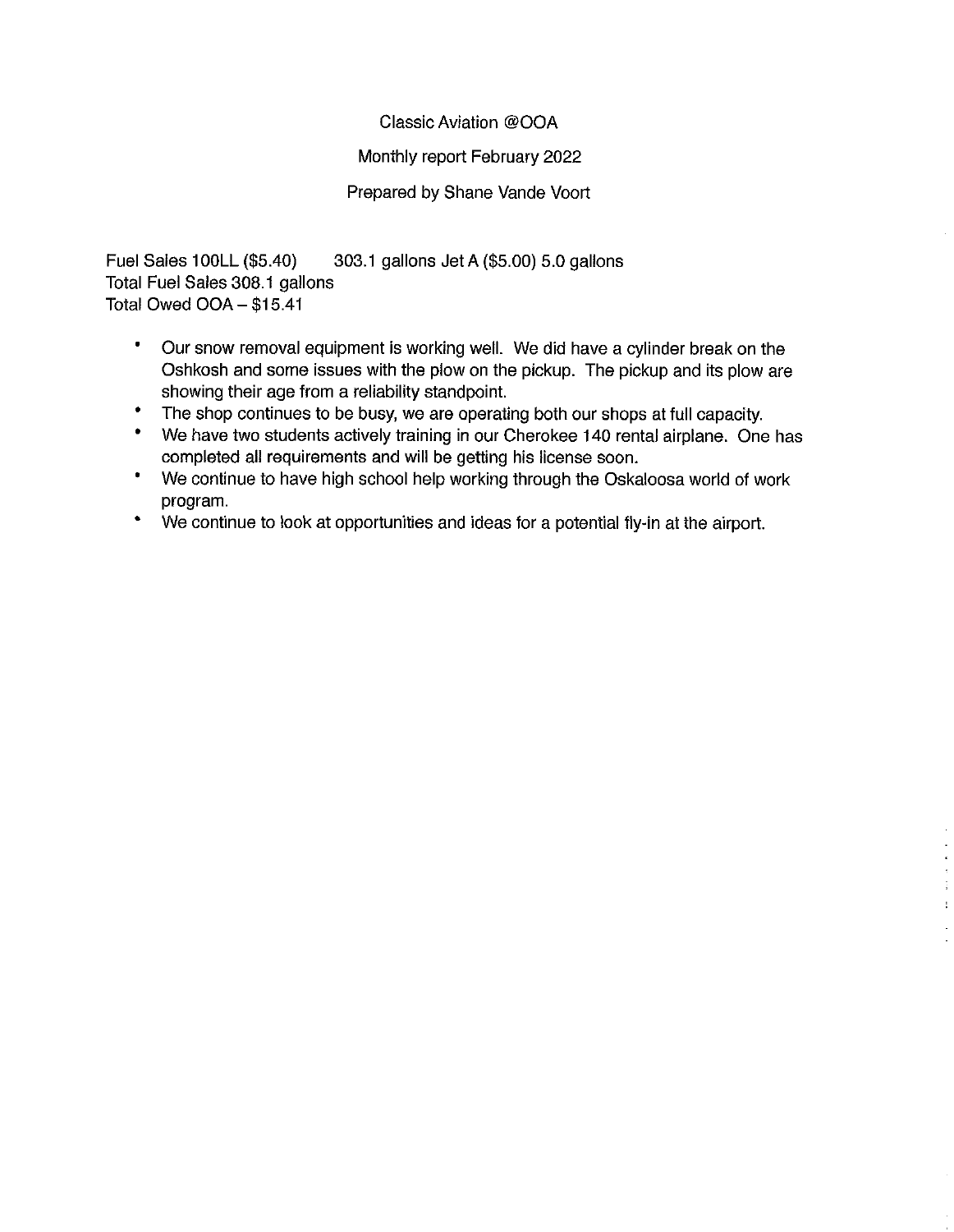## **DEPT YTD BALANCE SHEETS** Tyler Technologies For Period Ending: 02/28/2022

| Oskaloosa |
|-----------|
|           |

|                          |                                                          | <b>Fiscal</b>            |                        |                     |                        |
|--------------------------|----------------------------------------------------------|--------------------------|------------------------|---------------------|------------------------|
| Account                  | Name                                                     | <b>Beginning Balance</b> | <b>Period Activity</b> | <b>YTD Activity</b> | <b>Current Balance</b> |
| Fund: 660 - AIRPORT FUND |                                                          |                          |                        |                     |                        |
| <b>Assets</b>            |                                                          |                          |                        |                     |                        |
| 660-1119                 | <b>CLAIM ON CASH</b>                                     | 10,421.66                | 26,663.39              | 38,749.35           | 49,171.01              |
| 660-1160                 | <b>INVESTMENTS</b>                                       | 441,805.29               | $-13,949.22$           | $-68,571.79$        | 373,233.50             |
|                          | <b>Total Assets:</b>                                     | 452,226.95               | 12,714.17              | -29,822.44          | 422,404.51             |
| Liability                |                                                          |                          |                        |                     |                        |
| 660-2029                 | ACCOUNTS PAYABLE (PENDING)                               | 0.00                     | 229.68                 | 7,081.61            | 7,081.61               |
|                          | <b>Total Liability:</b>                                  | 0.00                     | 229.68                 | 7,081.61            | 7,081.61               |
| <b>Equity</b>            |                                                          |                          |                        |                     |                        |
| 660-3990                 | <b>FUND EQUITY</b>                                       | 452,226.95               | 0.00                   | 0.00                | 452,226.95             |
|                          | <b>Total Beginning Equity:</b>                           | 452,226.95               | 0.00                   | 0.00                | 452,226.95             |
| <b>Total Revenue</b>     |                                                          | 0.00                     | 22,868.18              | 56,389.33           | 56,389.33              |
| <b>Total Expense</b>     |                                                          | 0.00                     | 10,383.69              | 93,293.38           | 93,293.38              |
|                          | <b>Total Equity and Current Surplus (Deficit):</b>       | 452,226.95               | 12,484.49              | -36,904.05          | 415,322.90             |
|                          | Total Liabilities, Equity and Current Surplus (Deficit): | 452,226.95               | 12,714.17              | -29,822.44          | 422,404.51             |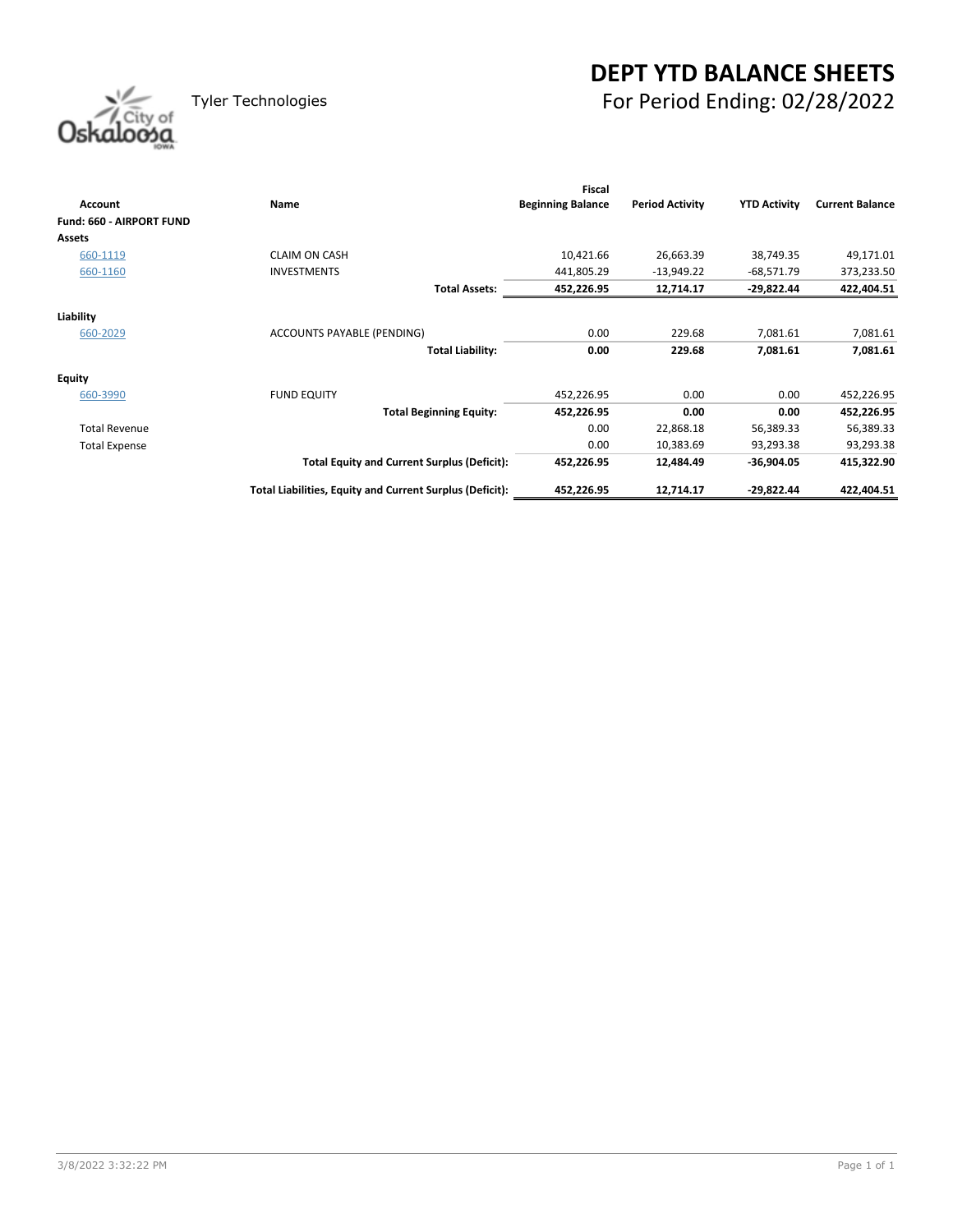

# **MONTHLY DEPARTMENT DETAIL REPORT**

## Account Detail

Date Range: 02/01/2022 - 02/28/2022

| Account                  |                          | Name                      |                                          |                                |                                          | <b>Beginning Balance</b> | <b>Total Activity</b> | <b>Ending Balance</b>  |
|--------------------------|--------------------------|---------------------------|------------------------------------------|--------------------------------|------------------------------------------|--------------------------|-----------------------|------------------------|
| Fund: 660 - AIRPORT FUND |                          |                           |                                          |                                |                                          |                          |                       |                        |
|                          | Activity: 8035 - AIRPORT |                           |                                          |                                |                                          |                          |                       |                        |
| 660-8035-6310000         |                          |                           | <b>BUILDING MAINTENANCE &amp; REPAIR</b> |                                |                                          | 2,772.81                 | 1,470.00              | 4,242.81               |
| <b>Post Date</b>         | <b>Packet Number</b>     | <b>Source Transaction</b> | <b>Pmt Number</b>                        | <b>Description</b>             | Vendor                                   |                          | Amount                | <b>Running Balance</b> |
| 02/28/2022               | APPKT0004445             | 61153                     | 73066                                    | Pest control                   | 002419 - Robert and Beth Brown           |                          | 150.00                | 2,922.81               |
| 02/28/2022               | APPKT0004445             | INV0053469                | 73143                                    | Install water heater - Airport | 01963 - Darin L Rauch                    |                          | 1,200.00              | 4,122.81               |
| 02/28/2022               | APPKT0004445             | INV0053470                | 73143                                    | Repair furnace - Airport       | 01963 - Darin L Rauch                    |                          | 120.00                | 4,242.81               |
| 660-8035-6320000         |                          |                           | <b>GROUNDS MAINTENANCE &amp; REPAIR</b>  |                                |                                          | 8,442.26                 | 1,544.83              | 9,987.09               |
| Post Date                | <b>Packet Number</b>     | <b>Source Transaction</b> | <b>Pmt Number</b>                        | <b>Description</b>             | Vendor                                   |                          | Amount                | <b>Running Balance</b> |
| 02/28/2022               | APPKT0004445             | 20204493                  | 73056                                    | Light repairs                  | 001007 - Atwood Electric Inc             |                          | 1,544.83              | 9,987.09               |
| 660-8035-6331000         |                          | <b>VEHICLE OPERATIONS</b> |                                          |                                |                                          | 1,569.52                 | 1,748.88              | 3,318.40               |
| <b>Post Date</b>         | <b>Packet Number</b>     | <b>Source Transaction</b> | <b>Pmt Number</b>                        | <b>Description</b>             | Vendor                                   |                          | Amount                | <b>Running Balance</b> |
| 02/28/2022               | APPKT0004445             | P15353                    | 73113                                    | Parts for repair - Airport     | 01484 - MacQueen Equipment LLC           |                          | 1,748.88              | 3,318.40               |
| 660-8035-6371000         |                          |                           | ELECTRIC/GAS EXPENSE                     |                                |                                          | 10,678.69                | 2,045.11              | 12,723.80              |
|                          |                          |                           |                                          |                                |                                          |                          |                       |                        |
| <b>Post Date</b>         | <b>Packet Number</b>     | <b>Source Transaction</b> | <b>Pmt Number</b>                        | <b>Description</b>             | Vendor                                   |                          | Amount                | <b>Running Balance</b> |
| 02/28/2022               | APPKT0004445             | 29085                     | 73054                                    | LP gas - Airport               | 000400 - Allied Gas & Chemical Co Inc    |                          | 1,466.08              | 12,144.77              |
| 02/28/2022               | APPKT0004445             | 522758566                 | 73124                                    | Utilities                      | 009367 - MidAmerican Energy              |                          | 419.78                | 12,564.55              |
| 02/28/2022               | APPKT0004445             | 522763052                 | 73124                                    | <b>Utilities</b>               | 009367 - MidAmerican Energy              |                          | 159.25                | 12,723.80              |
| 660-8035-6373000         |                          |                           | TELECOMMUNICATIONS EXPENSE               |                                |                                          | 1,188.28                 | 149.59                | 1,337.87               |
| <b>Post Date</b>         | <b>Packet Number</b>     | <b>Source Transaction</b> | <b>Pmt Number</b>                        | <b>Description</b>             | Vendor                                   |                          | Amount                | <b>Running Balance</b> |
| 02/28/2022               | APPKT0004445             | INV0053289                | 73168                                    | Telephone services             | 007285 - Windstream                      |                          | 80.58                 | 1,268.86               |
| 02/28/2022               | APPKT0004445             | INV0053290                | 73168                                    | Telephone services             | 007285 - Windstream                      |                          | 69.01                 | 1,337.87               |
| 660-8035-6374000         |                          |                           | WATER/SEWER EXPENSE                      |                                |                                          | 270.30                   | 38.20                 | 308.50                 |
| <b>Post Date</b>         | <b>Packet Number</b>     | <b>Source Transaction</b> | <b>Pmt Number</b>                        | Description                    | Vendor                                   |                          | Amount                | <b>Running Balance</b> |
| 02/28/2022               | APPKT0004445             | INV0053288                | 73119                                    | Utilities                      | 008881 - Mahaska Rural Water Systems Inc |                          | 38.20                 | 308.50                 |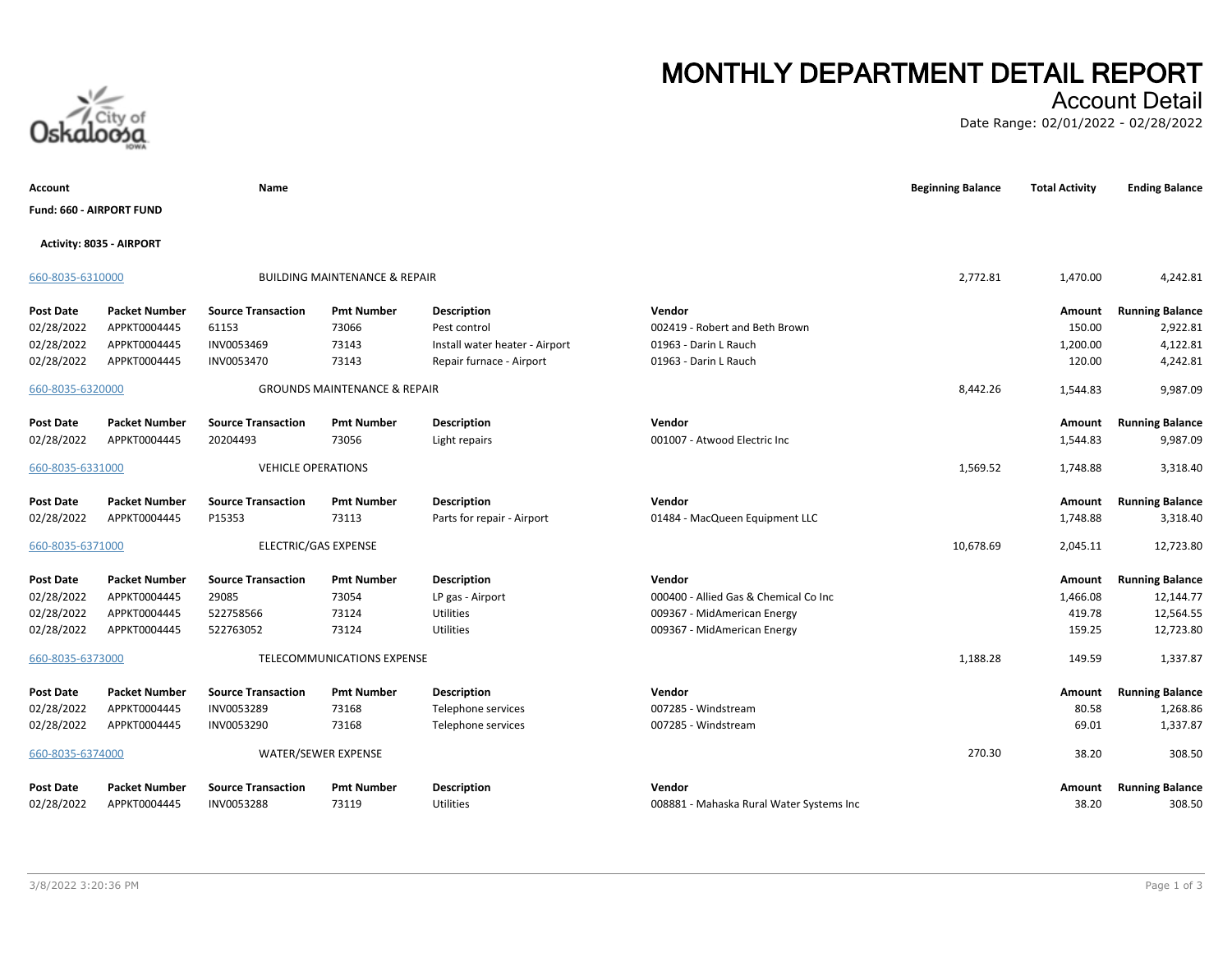|                         | <b>MONTHLY DEPARTMENT DETAIL REPORT</b>         |                                      |                             |                                                        |                                                                               |                           | Date Range: 02/01/2022 - 02/28/2022 |                                     |
|-------------------------|-------------------------------------------------|--------------------------------------|-----------------------------|--------------------------------------------------------|-------------------------------------------------------------------------------|---------------------------|-------------------------------------|-------------------------------------|
| Account                 |                                                 | Name                                 |                             |                                                        |                                                                               | <b>Beginning Balance</b>  | <b>Total Activity</b>               | <b>Ending Balance</b>               |
| 660-8035-6491000        |                                                 | <b>MANAGER FEE</b>                   |                             |                                                        |                                                                               | 23,100.00                 | 3,300.00                            | 26,400.00                           |
| Post Date<br>02/28/2022 | <b>Packet Number</b><br>GLPKT07551              | <b>Source Transaction</b><br>JN21117 | <b>Pmt Number</b>           | <b>Description</b><br>JE 107 CLASSIC AVIATION          | Vendor                                                                        |                           | Amount<br>3,300.00                  | <b>Running Balance</b><br>26,400.00 |
| 660-8035-6499000        |                                                 |                                      | OTHER CONTRACTUAL SERVICES  |                                                        |                                                                               | 5,294.00                  | 85.00                               | 5,379.00                            |
| Post Date               | <b>Packet Number</b>                            | <b>Source Transaction</b>            | <b>Pmt Number</b>           | <b>Description</b>                                     | Vendor                                                                        |                           | Amount                              | <b>Running Balance</b>              |
| 02/11/2022              | APPKT0004425                                    | 409154-R                             | 72981                       | Kal Services Inc Reversal                              | 007655 - Kal Services Inc                                                     |                           | $-85.00$                            | 5,209.00                            |
| 02/11/2022              | APPKT0004425                                    | 416614-R                             | 72981                       | Kal Services Inc Reversal                              | 007655 - Kal Services Inc                                                     |                           | $-85.00$                            | 5,124.00                            |
| 02/11/2022              | APPKT0004426                                    | 409154A                              | 73034                       | Waste removal - Airport                                | 007655 - Kal Services Inc                                                     |                           | 85.00                               | 5,209.00                            |
| 02/11/2022              | APPKT0004426                                    | 416614A                              | 73034                       | Waste removal - Airport                                | 007655 - Kal Services Inc                                                     |                           | 85.00                               | 5,294.00                            |
| 02/28/2022              | APPKT0004445                                    | 419679                               | 73126                       | Waste removal - Airport                                | 007655 - Kal Services Inc                                                     |                           | 85.00                               | 5,379.00                            |
| 660-8035-6515000        |                                                 | COPIES/COPYING                       |                             |                                                        |                                                                               | 0.52                      | 2.08                                | 2.60                                |
| Post Date               | <b>Packet Number</b>                            | <b>Source Transaction</b>            | <b>Pmt Number</b>           | <b>Description</b>                                     | Vendor                                                                        |                           | Amount                              | <b>Running Balance</b>              |
| 02/28/2022              | GLPKT07579                                      | JN21138                              |                             | JE 108 FEBRUARY COPIES                                 |                                                                               |                           | 2.08                                | 2.60                                |
|                         |                                                 |                                      |                             | Total Activity: 8035 - AIRPORT:                        | Beginning Balance: 53,316.38                                                  | Total Activity: 10,383.69 | <b>Ending Balance: 63,700.07</b>    |                                     |
|                         |                                                 |                                      |                             | Total Fund: 660 - AIRPORT FUND:                        | Beginning Balance: 53,316.38                                                  | Total Activity: 10,383.69 | <b>Ending Balance: 63,700.07</b>    |                                     |
|                         | Fund: 662 - 2022 AIRPORT TAXIWAY REHABILITATION |                                      |                             |                                                        |                                                                               |                           |                                     |                                     |
|                         | Activity: 8035 - AIRPORT                        |                                      |                             |                                                        |                                                                               |                           |                                     |                                     |
| 662-8035-6490000        |                                                 |                                      | OTHER PROFESSIONAL SERVICES |                                                        |                                                                               | 28,900.00                 | 1,700.00                            | 30,600.00                           |
| Post Date               | <b>Packet Number</b>                            | <b>Source Transaction</b>            | <b>Pmt Number</b>           | <b>Description</b>                                     | Vendor                                                                        |                           | Amount                              | <b>Running Balance</b>              |
| 02/28/2022              | APPKT0004445                                    | 43082                                | 73082                       |                                                        | Professional services - 2022 Airport taxiway 005060 - Garden & Associates LTD |                           | 1,700.00                            | 30,600.00                           |
|                         |                                                 |                                      |                             | Total Activity: 8035 - AIRPORT:                        | Beginning Balance: 28,900.00                                                  | Total Activity: 1,700.00  | Ending Balance: 30,600.00           |                                     |
|                         |                                                 |                                      |                             | Total Fund: 662 - 2022 AIRPORT TAXIWAY REHABILITATION: | Beginning Balance: 28,900.00                                                  | Total Activity: 1,700.00  | Ending Balance: 30,600.00           |                                     |
|                         |                                                 |                                      |                             | <b>Grand Totals:</b>                                   | Beginning Balance: 82,216.38                                                  | Total Activity: 12,083.69 | <b>Ending Balance: 94,300.07</b>    |                                     |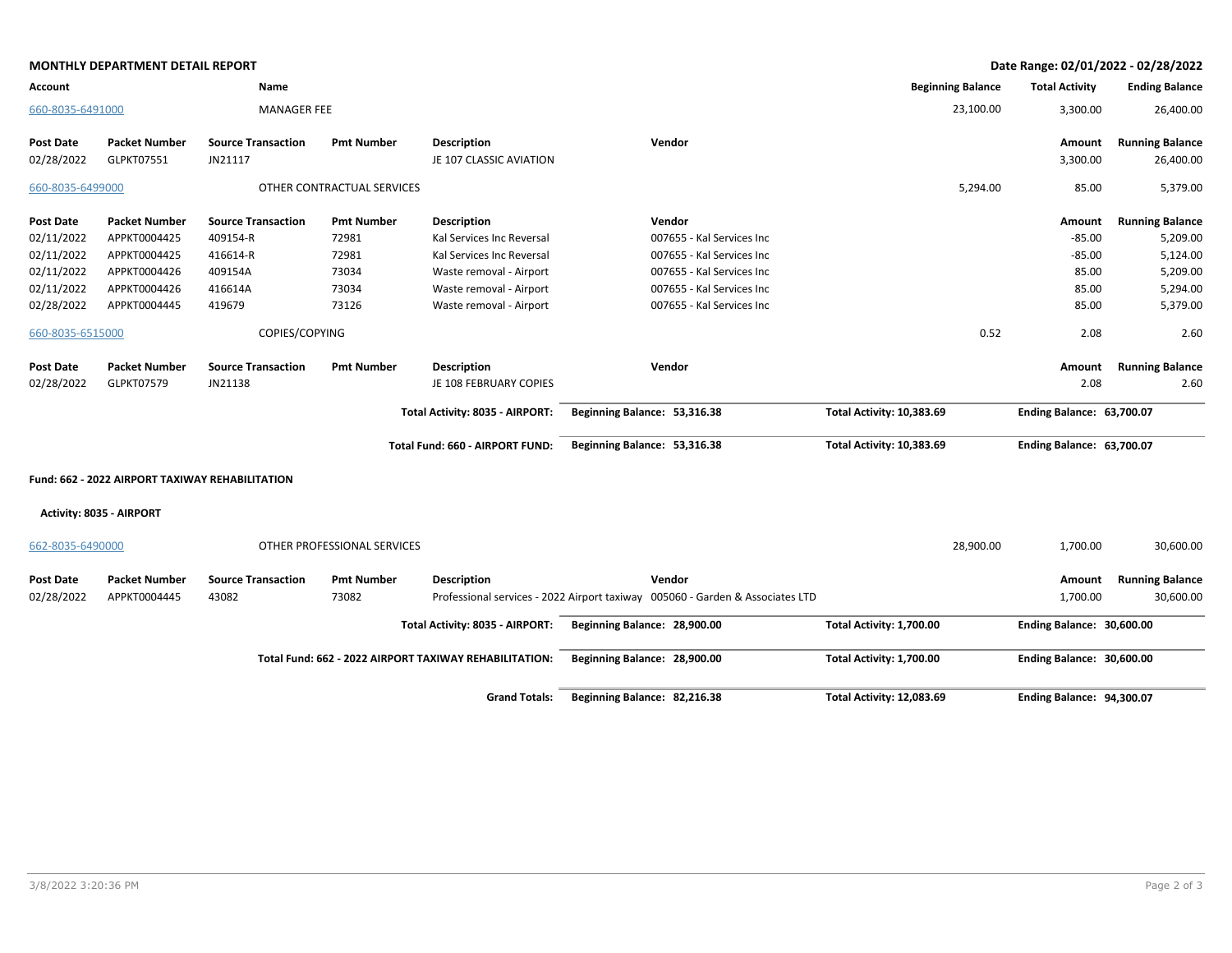## **MONTHLY DEPARTMENT DETAIL REPORT Date Range: 02/01/2022 - 02/28/2022**

| Fund                                    | <b>Beginning Balance</b> | <b>Total Activity</b> | <b>Ending Balance</b> |
|-----------------------------------------|--------------------------|-----------------------|-----------------------|
| 660 - AIRPORT FUND                      | 53.316.38                | 10.383.69             | 63.700.07             |
| 662 - 2022 AIRPORT TAXIWAY REHABILITATI | 28.900.00                | 1.700.00              | 30,600.00             |
| <b>Grand Total:</b>                     | 82.216.38                | 12.083.69             | 94,300.07             |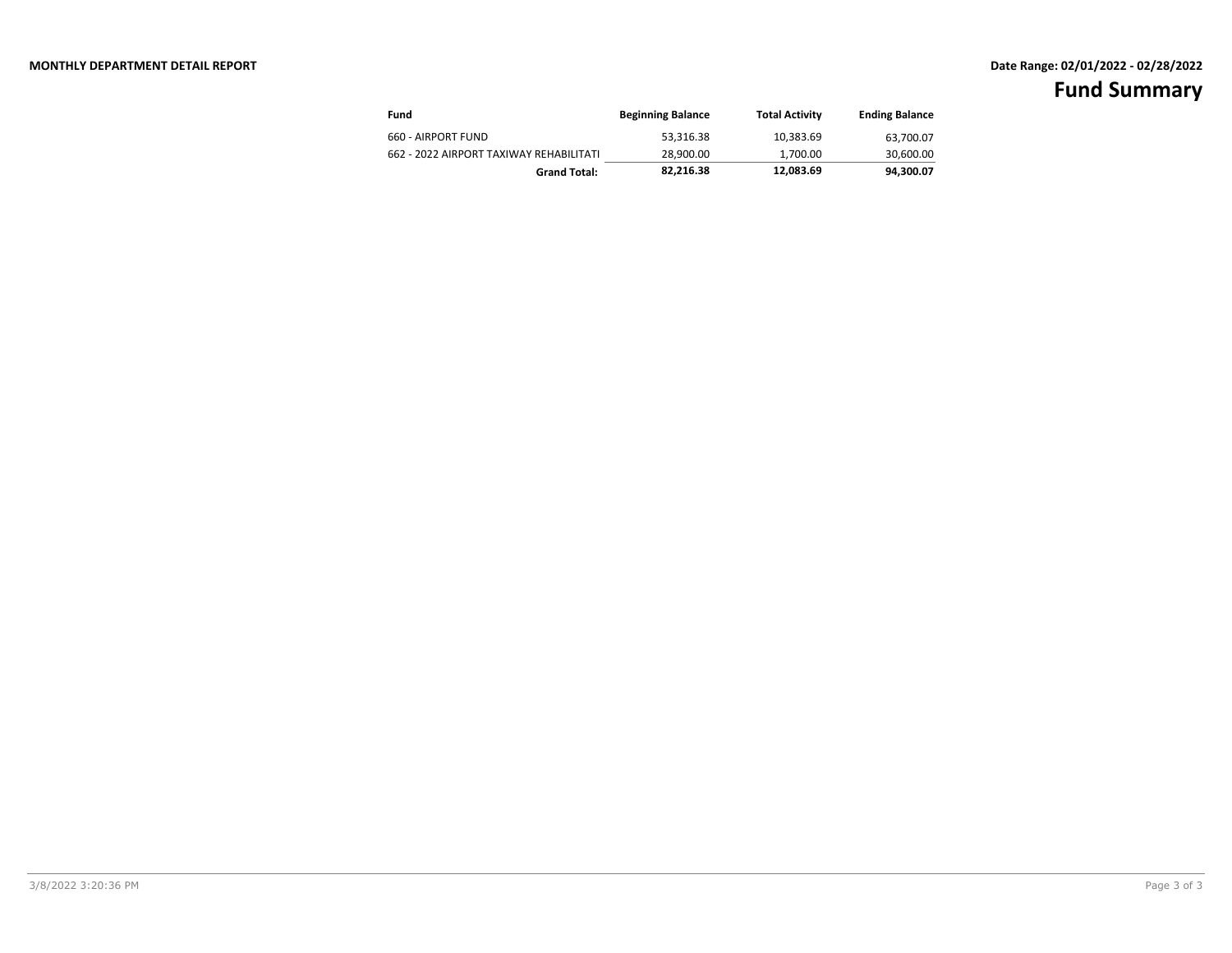

## **DEPARTMENT EXPENSE REPORT**

## Account Summary

For Fiscal: 2021-2022 Period Ending: 02/28/2022

|                                             |                                                        | Original<br><b>Total Budget</b> | Current<br><b>Total Budget</b> | Period<br><b>Activity</b> | <b>Fiscal</b><br><b>Activity</b> | <b>Encumbrances</b> | Variance<br>Favorable<br>(Unfavorable) | Percent<br>Used |
|---------------------------------------------|--------------------------------------------------------|---------------------------------|--------------------------------|---------------------------|----------------------------------|---------------------|----------------------------------------|-----------------|
| <b>Fund: 660 - AIRPORT FUND</b>             |                                                        |                                 |                                |                           |                                  |                     |                                        |                 |
| <b>ObjectCat: 62 - STAFF DEVELOPMENT</b>    |                                                        |                                 |                                |                           |                                  |                     |                                        |                 |
| 660-8035-6210000                            | <b>ASSOCIATION DUES</b>                                | 0.00                            | 0.00                           | 0.00                      | 0.00                             | 0.00                | 0.00                                   | 0.00%           |
|                                             | ObjectCat: 62 - STAFF DEVELOPMENT Total:               | 0.00                            | 0.00                           | 0.00                      | 0.00                             | 0.00                | 0.00                                   | 0.00%           |
|                                             | ObjectCat: 63 - REPAIR, MAINTENANCE & UTILITIES        |                                 |                                |                           |                                  |                     |                                        |                 |
| 660-8035-6310000                            | <b>BUILDING MAINTENANCE &amp; REPAIR</b>               | 30,000.00                       | 30,000.00                      | 1,470.00                  | 4,242.81                         | 0.00                | 25,757.19                              | 14.14 %         |
| 660-8035-6320000                            | <b>GROUNDS MAINTENANCE &amp; REPAIR</b>                | 20,000.00                       | 20,000.00                      | 1,544.83                  | 9,987.09                         | 0.00                | 10,012.91                              | 49.94%          |
| 660-8035-6331000                            | <b>VEHICLE OPERATIONS</b>                              | 2,500.00                        | 2,500.00                       | 1,748.88                  | 3,318.40                         | 0.00                | $-818.40$                              | 132.74 %        |
| 660-8035-6332000                            | <b>VEHICLE REPAIR</b>                                  | 2,500.00                        | 2,500.00                       | 0.00                      | 251.80                           | 0.00                | 2,248.20                               | 10.07%          |
| 660-8035-6371000                            | <b>ELECTRIC/GAS EXPENSE</b>                            | 15,000.00                       | 15,000.00                      | 2,045.11                  | 12,723.80                        | 0.00                | 2,276.20                               | 84.83%          |
| 660-8035-6373000                            | TELECOMMUNICATIONS EXPENSE                             | 2,500.00                        | 2,500.00                       | 149.59                    | 1,337.87                         | 0.00                | 1,162.13                               | 53.51%          |
| 660-8035-6374000                            | <b>WATER/SEWER EXPENSE</b>                             | 900.00                          | 900.00                         | 38.20                     | 308.50                           | 0.00                | 591.50                                 | 34.28%          |
|                                             | ObjectCat: 63 - REPAIR, MAINTENANCE & UTILITIES Total: | 73,400.00                       | 73,400.00                      | 6,996.61                  | 32,170.27                        | 0.00                | 41,229.73                              | 43.83%          |
| <b>ObjectCat: 64 - CONTRACTUAL SERVICES</b> |                                                        |                                 |                                |                           |                                  |                     |                                        |                 |
| 660-8035-6402000                            | <b>ADVERTISING EXPENSE</b>                             | 100.00                          | 100.00                         | 0.00                      | 11.48                            | 0.00                | 88.52                                  | 11.48%          |
| 660-8035-6405000                            | <b>COURT &amp; RECORDING FEES EXPENSE</b>              | 0.00                            | 0.00                           | 0.00                      | 0.00                             | 0.00                | 0.00                                   | 0.00%           |
| 660-8035-6408000                            | <b>INSURANCE EXPENSE</b>                               | 12,953.00                       | 12,953.00                      | 0.00                      | 13,883.00                        | 0.00                | $-930.00$                              | 107.18%         |
| 660-8035-6413000                            | PAYMENTS TO OTHER AGENCIES                             | 195.00                          | 195.00                         | 0.00                      | 195.00                           | 0.00                | 0.00                                   | 100.00%         |
| 660-8035-6490000                            | OTHER PROFESSIONAL SERVICES                            | 500.00                          | 500.00                         | 0.00                      | 0.00                             | 0.00                | 500.00                                 | 0.00%           |
| 660-8035-6491000                            | <b>MANAGER FEE</b>                                     | 39,600.00                       | 39,600.00                      | 3,300.00                  | 26,400.00                        | 0.00                | 13,200.00                              | 66.67%          |
| 660-8035-6499000                            | OTHER CONTRACTUAL SERVICES                             | 1,500.00                        | 1,500.00                       | 85.00                     | 5,379.00                         | 0.00                | $-3,879.00$                            | 358.60%         |
|                                             | <b>ObjectCat: 64 - CONTRACTUAL SERVICES Total:</b>     | 54,848.00                       | 54,848.00                      | 3,385.00                  | 45,868.48                        | 0.00                | 8,979.52                               | 83.63%          |
| <b>ObjectCat: 65 - COMMODITIES</b>          |                                                        |                                 |                                |                           |                                  |                     |                                        |                 |
| 660-8035-6507000                            | <b>OPERATING SUPPLIES</b>                              | 500.00                          | 500.00                         | 0.00                      | 747.95                           | 0.00                | $-247.95$                              | 149.59%         |
| 660-8035-6508000                            | POSTAGE/SHIPPING                                       | 25.00                           | 25.00                          | 0.00                      | 4.08                             | 0.00                | 20.92                                  | 16.32%          |
| 660-8035-6515000                            | COPIES/COPYING                                         | 20.00                           | 20.00                          | 2.08                      | 2.60                             | 0.00                | 17.40                                  | 13.00%          |
|                                             | <b>ObjectCat: 65 - COMMODITIES Total:</b>              | 545.00                          | 545.00                         | 2.08                      | 754.63                           | 0.00                | $-209.63$                              | 138.46%         |
| ObjectCat: 67 - CAPITAL OUTLAY              |                                                        |                                 |                                |                           |                                  |                     |                                        |                 |
| 660-8035-6710000                            | <b>VEHICLES</b>                                        | 35,000.00                       | 35,000.00                      | 0.00                      | 0.00                             | 0.00                | 35,000.00                              | 0.00%           |
| 660-8035-6727000                            | OTHER CAPITAL EQUIPMENT                                | 20,000.00                       | 20,000.00                      | 0.00                      | 14,500.00                        | 0.00                | 5,500.00                               | 72.50%          |
|                                             | <b>ObjectCat: 67 - CAPITAL OUTLAY Total:</b>           | 55,000.00                       | 55,000.00                      | 0.00                      | 14,500.00                        | 0.00                | 40,500.00                              | 26.36%          |
| <b>ObjectCat: 69 - TRANSFERS</b>            |                                                        |                                 |                                |                           |                                  |                     |                                        |                 |
| 660-8035-6910662                            | <b>TRANSFER OUT</b>                                    | 0.00                            | 0.00                           | 0.00                      | 0.00                             | 0.00                | 0.00                                   | 0.00%           |
| 660-8035-6910663                            | <b>TRANSFER OUT</b>                                    | 0.00                            | 0.00                           | 0.00                      | 0.00                             | 0.00                | 0.00                                   | 0.00%           |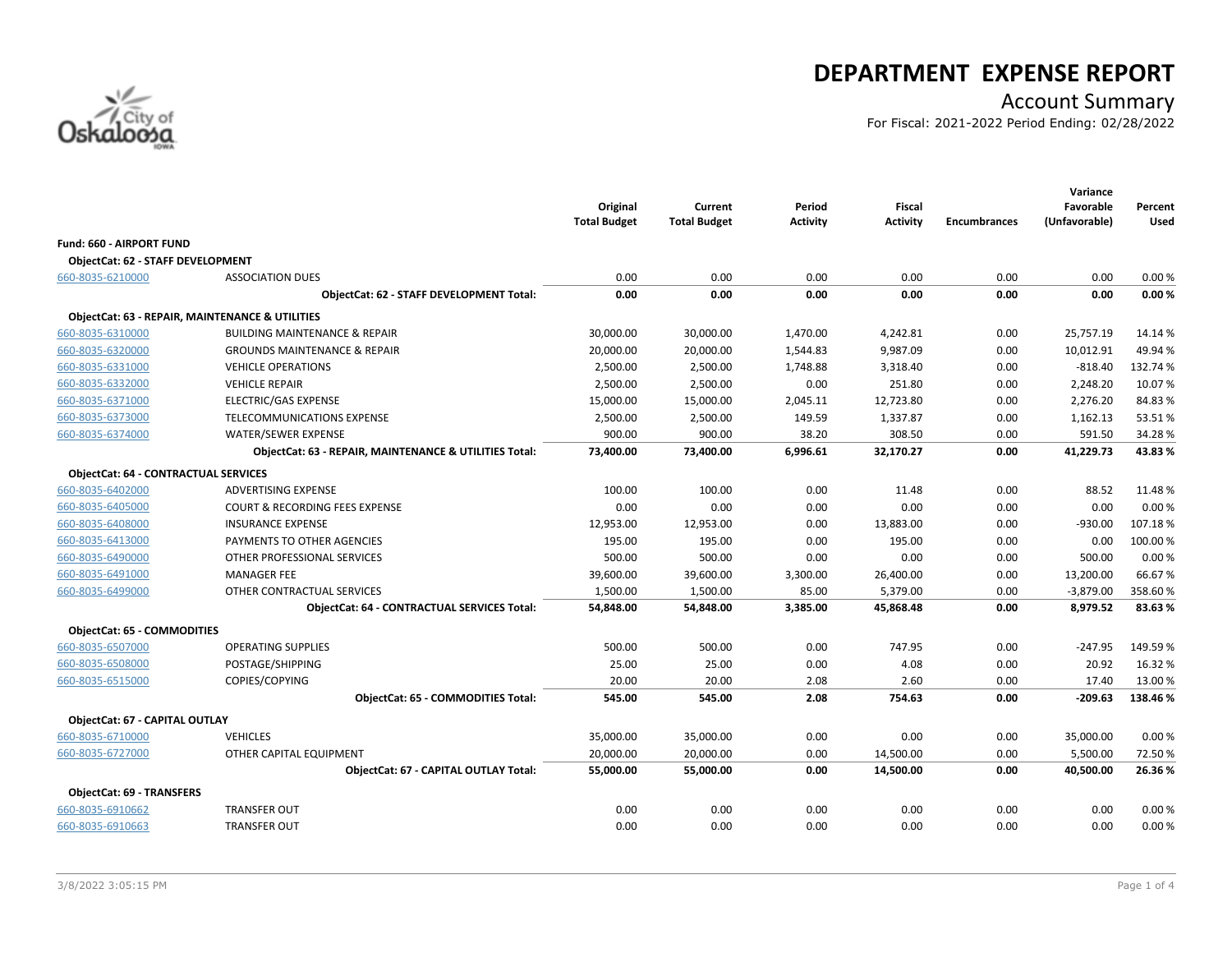### **DEPARTMENT EXPENSE REPORT For Fiscal: 2021-2022 Period Ending: 02/28/2022**

|                                                        |                                                         | Original<br><b>Total Budget</b> | Current<br><b>Total Budget</b> | Period<br>Activity | Fiscal<br>Activity | <b>Encumbrances</b> | Variance<br>Favorable<br>(Unfavorable) | Percent<br>Used |
|--------------------------------------------------------|---------------------------------------------------------|---------------------------------|--------------------------------|--------------------|--------------------|---------------------|----------------------------------------|-----------------|
| 660-8035-6910664                                       | <b>TRANSFER OUT</b>                                     | 0.00                            | 0.00                           | 0.00               | 0.00               | 0.00                | 0.00                                   | 0.00%           |
|                                                        | <b>ObjectCat: 69 - TRANSFERS Total:</b>                 | 0.00                            | 0.00                           | 0.00               | 0.00               | 0.00                | 0.00                                   | 0.00%           |
|                                                        | Fund: 660 - AIRPORT FUND Total:                         | 183,793.00                      | 183,793.00                     | 10,383.69          | 93,293.38          | 0.00                | 90,499.62                              | 50.76%          |
| Fund: 661 - AIRPORT PROJECT FUND                       |                                                         |                                 |                                |                    |                    |                     |                                        |                 |
| <b>ObjectCat: 64 - CONTRACTUAL SERVICES</b>            |                                                         |                                 |                                |                    |                    |                     |                                        |                 |
| 661-8035-6413000                                       | PAYMENTS TO OTHER AGENCIES                              | 250,000.00                      | 250,000.00                     | 0.00               | 139,770.36         | 0.00                | 110,229.64                             | 55.91%          |
|                                                        | <b>ObjectCat: 64 - CONTRACTUAL SERVICES Total:</b>      | 250,000.00                      | 250,000.00                     | 0.00               | 139,770.36         | 0.00                | 110,229.64                             | 55.91%          |
| ObjectCat: 67 - CAPITAL OUTLAY                         |                                                         |                                 |                                |                    |                    |                     |                                        |                 |
| 661-8035-6730000                                       | LAND                                                    | 1,300,000.00                    | 1,300,000.00                   | 0.00               | 0.00               | 0.00                | 1,300,000.00                           | 0.00%           |
|                                                        | ObjectCat: 67 - CAPITAL OUTLAY Total:                   | 1,300,000.00                    | 1,300,000.00                   | 0.00               | 0.00               | 0.00                | 1,300,000.00                           | 0.00%           |
| <b>ObjectCat: 69 - TRANSFERS</b>                       |                                                         |                                 |                                |                    |                    |                     |                                        |                 |
| 661-8035-6910001                                       | <b>TRANSFER OUT</b>                                     | 0.00                            | 0.00                           | 0.00               | 0.00               | 0.00                | 0.00                                   | 0.00%           |
|                                                        | <b>ObjectCat: 69 - TRANSFERS Total:</b>                 | 0.00                            | 0.00                           | 0.00               | 0.00               | 0.00                | 0.00                                   | 0.00%           |
|                                                        | Fund: 661 - AIRPORT PROJECT FUND Total:                 | 1,550,000.00                    | 1,550,000.00                   | 0.00               | 139,770.36         | 0.00                | 1,410,229.64                           | 9.02%           |
| <b>Fund: 662 - 2022 AIRPORT TAXIWAY REHABILITATION</b> |                                                         |                                 |                                |                    |                    |                     |                                        |                 |
| <b>ObjectCat: 64 - CONTRACTUAL SERVICES</b>            |                                                         |                                 |                                |                    |                    |                     |                                        |                 |
| 662-8035-6402000                                       | <b>ADVERTISING EXPENSE</b>                              | 0.00                            | 0.00                           | 0.00               | 0.00               | 0.00                | 0.00                                   | 0.00%           |
| 662-8035-6490000                                       | OTHER PROFESSIONAL SERVICES                             | 0.00                            | 0.00                           | 1,700.00           | 30,600.00          | 0.00                | $-30,600.00$                           | 0.00%           |
|                                                        | <b>ObjectCat: 64 - CONTRACTUAL SERVICES Total:</b>      | 0.00                            | 0.00                           | 1,700.00           | 30,600.00          | 0.00                | $-30,600.00$                           | 0.00%           |
| ObjectCat: 67 - CAPITAL OUTLAY                         |                                                         |                                 |                                |                    |                    |                     |                                        |                 |
| 662-8035-6792000                                       | STREET - PRESERVATION                                   | 0.00                            | 0.00                           | 0.00               | 0.00               | 0.00                | 0.00                                   | 0.00%           |
|                                                        | ObjectCat: 67 - CAPITAL OUTLAY Total:                   | 0.00                            | 0.00                           | 0.00               | 0.00               | 0.00                | 0.00                                   | 0.00%           |
|                                                        | Fund: 662 - 2022 AIRPORT TAXIWAY REHABILITATION Total:  | 0.00                            | 0.00                           | 1,700.00           | 30,600.00          | 0.00                | $-30,600.00$                           | 0.00%           |
|                                                        | Fund: 663 - AIRPORT 2019 PAVEMENT REHABILITATION        |                                 |                                |                    |                    |                     |                                        |                 |
| <b>ObjectCat: 64 - CONTRACTUAL SERVICES</b>            |                                                         |                                 |                                |                    |                    |                     |                                        |                 |
| 663-8035-6490000                                       | OTHER PROFESSIONAL SERVICES                             | 0.00                            | 0.00                           | 0.00               | 0.00               | 0.00                | 0.00                                   | 0.00%           |
|                                                        | <b>ObjectCat: 64 - CONTRACTUAL SERVICES Total:</b>      | 0.00                            | 0.00                           | 0.00               | 0.00               | 0.00                | 0.00                                   | 0.00%           |
| ObjectCat: 67 - CAPITAL OUTLAY                         |                                                         |                                 |                                |                    |                    |                     |                                        |                 |
| 663-8035-6792000                                       | <b>STREET - PRESERVATION</b>                            | 0.00                            | 0.00                           | 0.00               | 0.00               | 0.00                | 0.00                                   | 0.00%           |
|                                                        | ObjectCat: 67 - CAPITAL OUTLAY Total:                   | 0.00                            | 0.00                           | 0.00               | 0.00               | 0.00                | 0.00                                   | 0.00%           |
| ObjectCat: 69 - TRANSFERS                              |                                                         |                                 |                                |                    |                    |                     |                                        |                 |
| 663-8035-6910660                                       | <b>TRANSFER OUT</b>                                     | 0.00                            | 0.00                           | 0.00               | 0.00               | 0.00                | 0.00                                   | 0.00%           |
|                                                        | <b>ObjectCat: 69 - TRANSFERS Total:</b>                 | 0.00                            | 0.00                           | 0.00               | 0.00               | 0.00                | 0.00                                   | 0.00%           |
|                                                        | Fund: 663 - AIRPORT 2019 PAVEMENT REHABILITATION Total: | 0.00                            | 0.00                           | 0.00               | 0.00               | 0.00                | 0.00                                   | 0.00%           |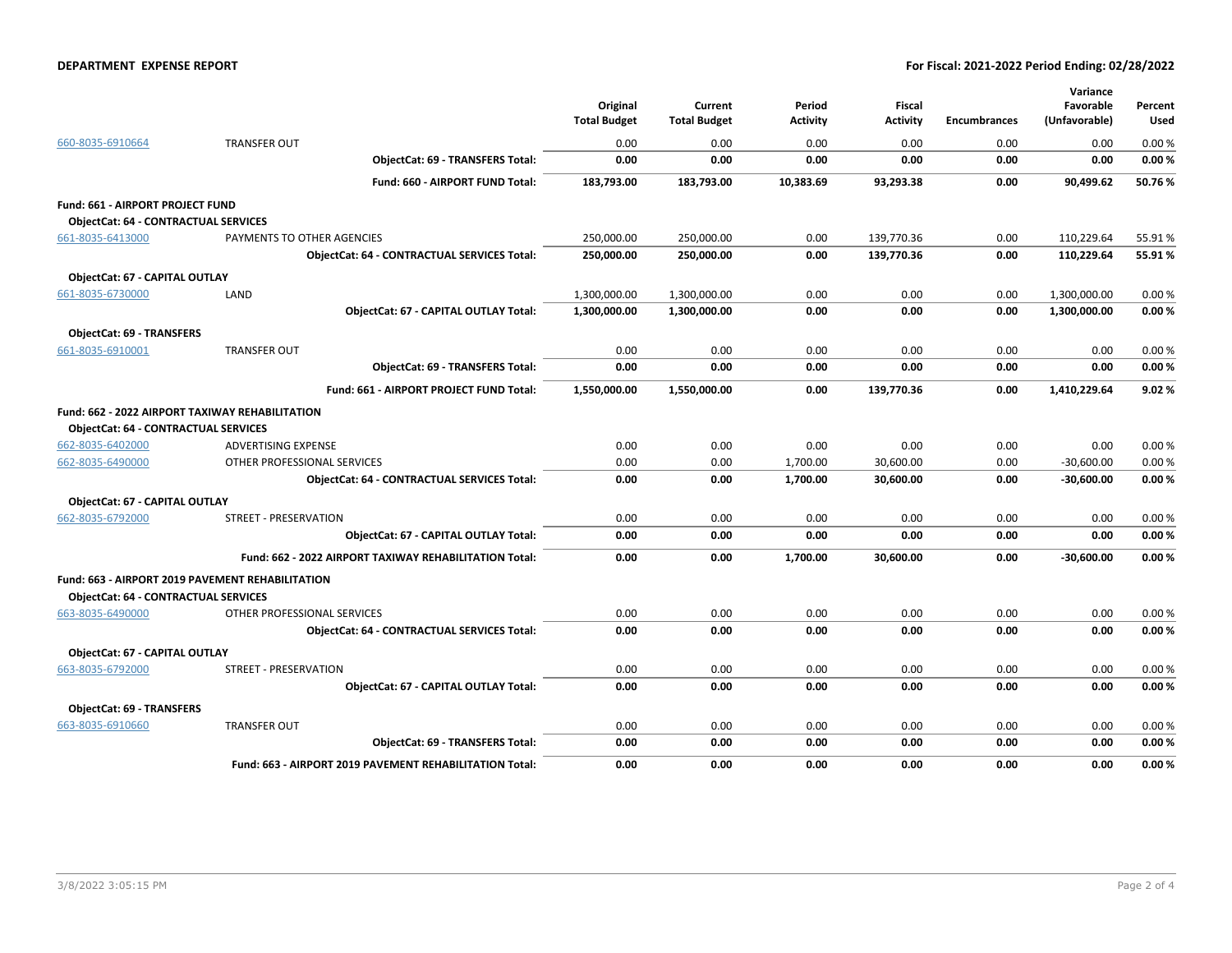|                                                   |                                                          | Original<br><b>Total Budget</b> | Current<br><b>Total Budget</b> | Period<br><b>Activity</b> | <b>Fiscal</b><br><b>Activity</b> | Encumbrances | Variance<br>Favorable<br>(Unfavorable) | Percent<br>Used |
|---------------------------------------------------|----------------------------------------------------------|---------------------------------|--------------------------------|---------------------------|----------------------------------|--------------|----------------------------------------|-----------------|
| <b>Fund: 664 - AIRPORT CULVERT REHABILITATION</b> |                                                          |                                 |                                |                           |                                  |              |                                        |                 |
| <b>ObjectCat: 69 - TRANSFERS</b>                  |                                                          |                                 |                                |                           |                                  |              |                                        |                 |
| 664-8035-6910660                                  | <b>TRANSFER OUT</b>                                      | 0.00                            | 0.00                           | 0.00                      | 0.00                             | 0.00         | 0.00                                   | 0.00%           |
|                                                   | <b>ObjectCat: 69 - TRANSFERS Total:</b>                  | 0.00                            | 0.00                           | 0.00                      | 0.00                             | 0.00         | 0.00                                   | 0.00%           |
|                                                   | <b>Fund: 664 - AIRPORT CULVERT REHABILITATION Total:</b> | 0.00                            | 0.00                           | 0.00                      | 0.00                             | 0.00         | 0.00                                   | 0.00%           |
|                                                   | <b>Report Total:</b>                                     | 1,733,793.00                    | 1,733,793.00                   | 12,083.69                 | 263,663.74                       | 0.00         | 1,470,129.26                           | 15.21%          |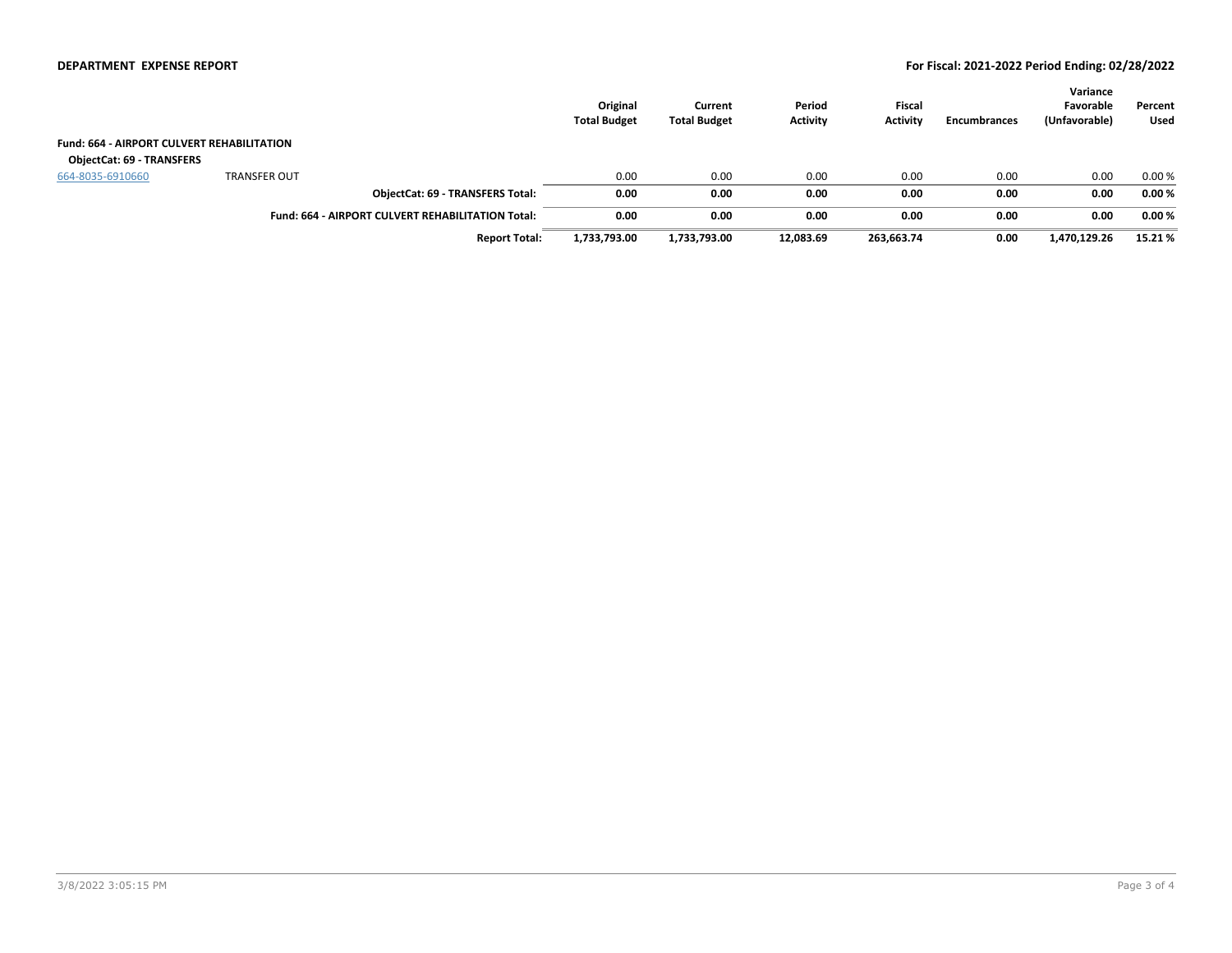|                                 |                                 |                                |                           |                           |                     | Variance                   |                        |
|---------------------------------|---------------------------------|--------------------------------|---------------------------|---------------------------|---------------------|----------------------------|------------------------|
| Fund                            | Original<br><b>Total Budget</b> | Current<br><b>Total Budget</b> | Period<br><b>Activity</b> | Fiscal<br><b>Activity</b> | <b>Encumbrances</b> | Favorable<br>(Unfavorable) | Percent<br><b>Used</b> |
| 660 - AIRPORT FUND              | 183.793.00                      | 183.793.00                     | 10,383.69                 | 93,293.38                 | 0.00                | 90.499.62                  | 50.76 %                |
| 661 - AIRPORT PROJECT FUND      | 1.550.000.00                    | 1,550,000.00                   | 0.00                      | 139,770.36                | 0.00                | 1,410,229.64               | 9.02%                  |
| 662 - 2022 AIRPORT TAXIWAY REH. | 0.00                            | 0.00                           | 1.700.00                  | 30.600.00                 | 0.00                | $-30.600.00$               | 0.00%                  |
| 663 - AIRPORT 2019 PAVEMENT RE  | 0.00                            | 0.00                           | 0.00                      | 0.00                      | 0.00                | 0.00                       | 0.00%                  |
| 664 - AIRPORT CULVERT REHABILIT | 0.00                            | 0.00                           | 0.00                      | 0.00                      | 0.00                | 0.00                       | 0.00%                  |
| <b>Report Total:</b>            | 1.733.793.00                    | 1.733.793.00                   | 12.083.69                 | 263.663.74                | 0.00                | 1.470.129.26               | 15.21 %                |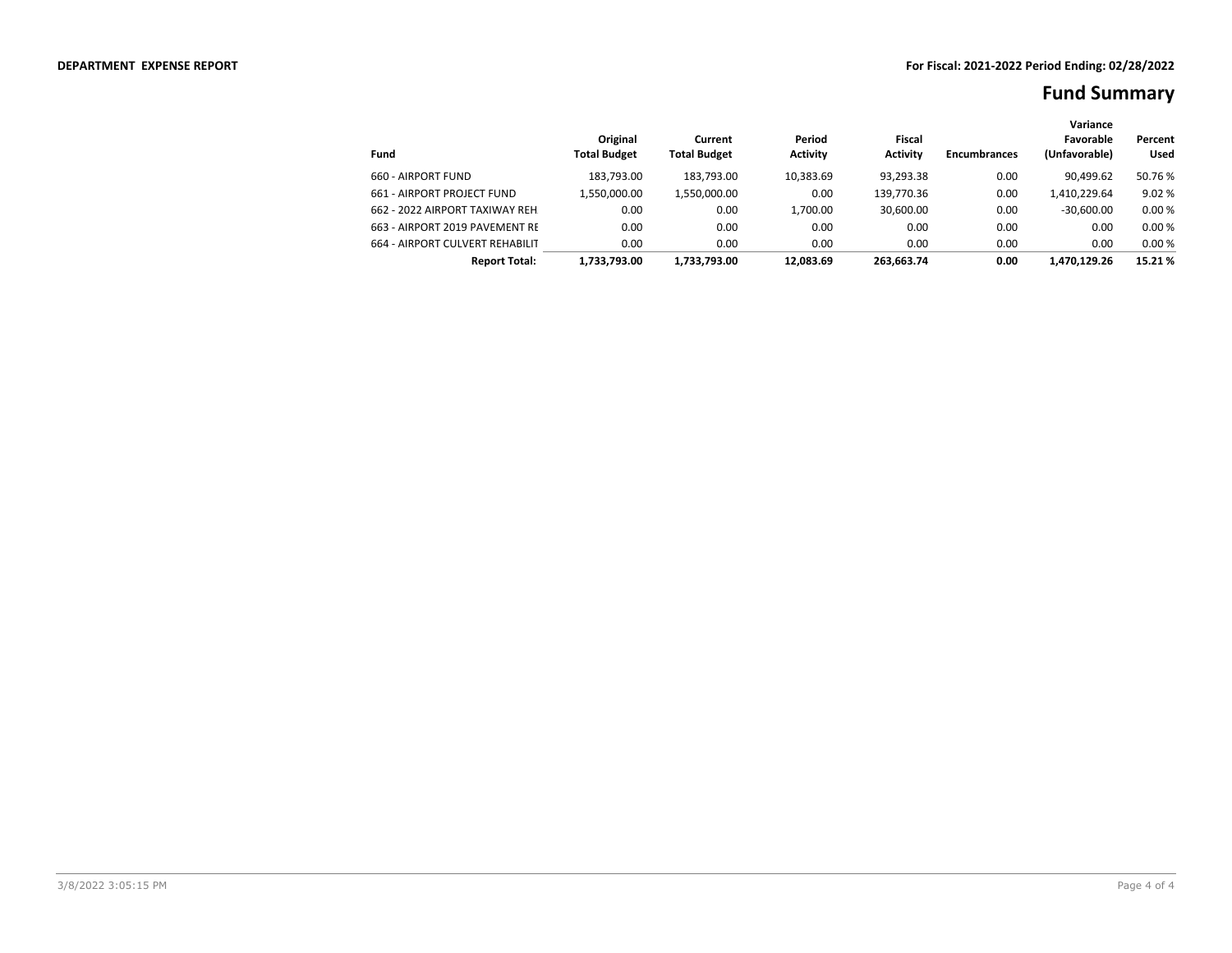# Account Detail

Date Range: 02/01/2022 - 02/28/2022

| Account                  |                          | Name                      |                   |                                            |                               | <b>Beginning Balance</b>          | <b>Total Activity</b>             | <b>Ending Balance</b>  |
|--------------------------|--------------------------|---------------------------|-------------------|--------------------------------------------|-------------------------------|-----------------------------------|-----------------------------------|------------------------|
| Fund: 660 - AIRPORT FUND |                          |                           |                   |                                            |                               |                                   |                                   |                        |
|                          | Activity: 8035 - AIRPORT |                           |                   |                                            |                               |                                   |                                   |                        |
| 660-8035-1-4750000       |                          | <b>MERCHANDISE SALES</b>  |                   |                                            |                               | $-2,419.65$                       | $-16.40$                          | $-2,436.05$            |
| Post Date                | <b>Packet Number</b>     | <b>Source Transaction</b> | <b>Pmt Number</b> | <b>Description</b>                         | Vendor                        | <b>Project Account</b>            | Amount                            | <b>Running Balance</b> |
| 02/15/2022               | GLPKT07550               | JN21108                   |                   | R13292 Classic Aviation Airport fuel sales |                               |                                   | $-16.40$                          | $-2,436.05$            |
| 660-8035-4-4300000       |                          | <b>INTEREST</b>           |                   |                                            |                               | $-377.43$                         | $-50.78$                          | $-428.21$              |
| Post Date                | <b>Packet Number</b>     | <b>Source Transaction</b> | <b>Pmt Number</b> | <b>Description</b>                         | Vendor                        | <b>Project Account</b>            | Amount                            | <b>Running Balance</b> |
| 02/28/2022               | GLPKT07584               | JN21142                   |                   | JE 109 MWO SAVINGS INTERST                 |                               |                                   | $-49.86$                          | $-427.29$              |
| 02/28/2022               | GLPKT07584               | JN21146                   |                   | JE 112 IPAIT INTEREST                      |                               |                                   | $-0.92$                           | $-428.21$              |
| 660-8035-4-4312000       |                          | <b>FACILITY RENT</b>      |                   |                                            |                               | $-7.00$                           | $-1.00$                           | $-8.00$                |
| Post Date                | <b>Packet Number</b>     | <b>Source Transaction</b> | <b>Pmt Number</b> | <b>Description</b>                         | Vendor                        | <b>Project Account</b>            | Amount                            | <b>Running Balance</b> |
| 02/28/2022               | GLPKT07551               | JN21117                   |                   | JE 107 CLASSIC AVIATION                    |                               |                                   | $-1.00$                           | $-8.00$                |
| 660-8035-4-4315000       |                          | <b>LAND RENT</b>          |                   |                                            |                               | $-22,800.00$                      | $-22,800.00$                      | $-45,600.00$           |
| Post Date                | <b>Packet Number</b>     | <b>Source Transaction</b> | <b>Pmt Number</b> | <b>Description</b>                         | Vendor                        | <b>Project Account</b>            | Amount                            | <b>Running Balance</b> |
| 02/23/2022               | GLPKT07563               | JN21121                   |                   | R13300 Vicki Van Donselaar Airport land r  |                               |                                   | $-11,400.00$                      | $-34,200.00$           |
| 02/23/2022               | GLPKT07563               | JN21122                   |                   | R13301 RVD Farms Airport land rent         |                               |                                   | $-11,400.00$                      | $-45,600.00$           |
|                          |                          |                           |                   | Total Activity: 8035 - AIRPORT:            | Beginning Balance: -25,604.08 | <b>Total Activity: -22,868.18</b> | <b>Ending Balance: -48,472.26</b> |                        |
|                          |                          |                           |                   | <b>Total Fund: 660 - AIRPORT FUND:</b>     | Beginning Balance: -25,604.08 | Total Activity: -22,868.18        | <b>Ending Balance: -48,472.26</b> |                        |



**REVENUE DETAIL REPORT**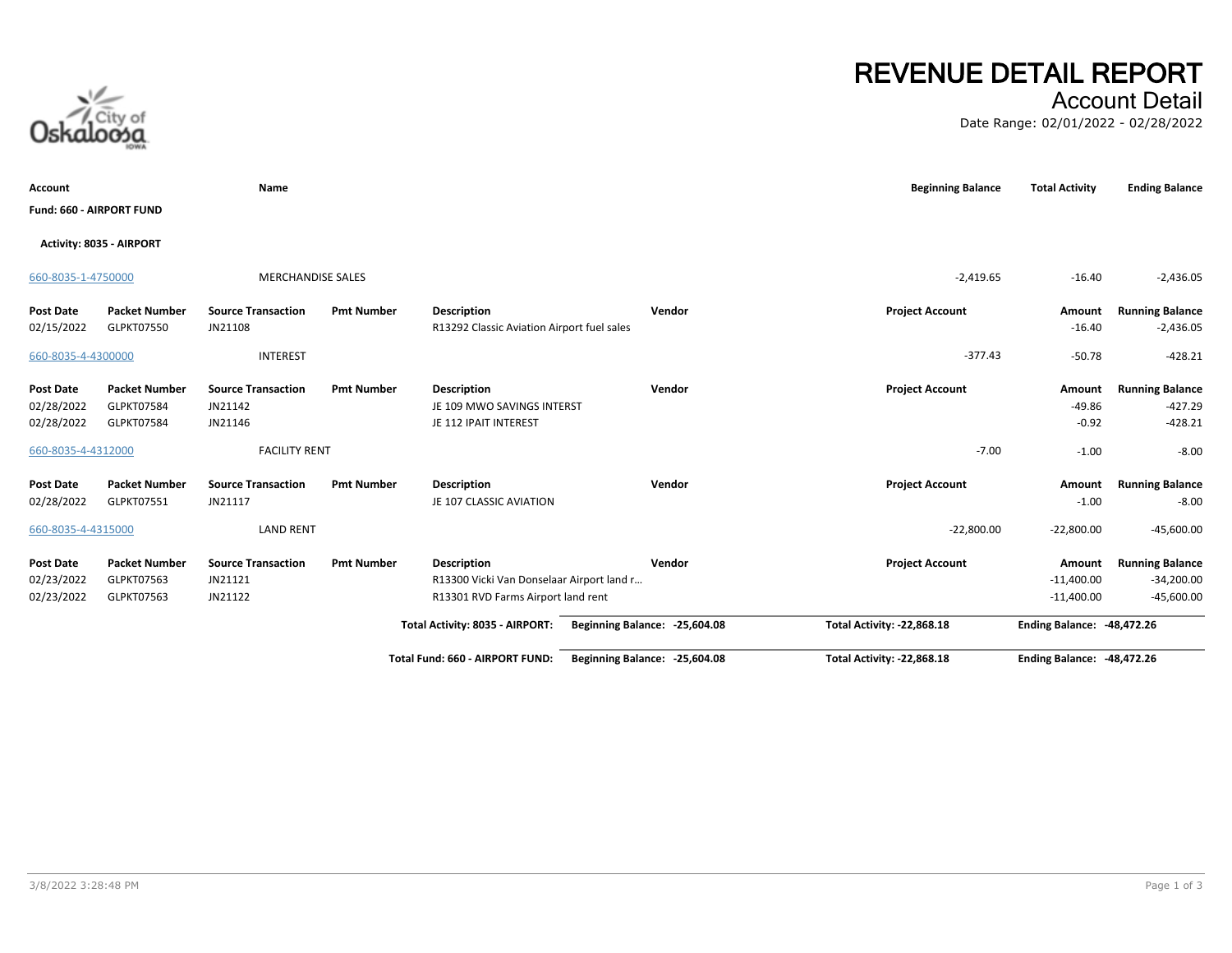|                    | Date Range: 02/01/2022 - 02/28/2022<br><b>REVENUE DETAIL REPORT</b> |                           |                   |                                         |                               |                                   |                                   |                        |  |  |
|--------------------|---------------------------------------------------------------------|---------------------------|-------------------|-----------------------------------------|-------------------------------|-----------------------------------|-----------------------------------|------------------------|--|--|
| Account            |                                                                     | Name                      |                   |                                         |                               | <b>Beginning Balance</b>          | <b>Total Activity</b>             | <b>Ending Balance</b>  |  |  |
|                    | Fund: 661 - AIRPORT PROJECT FUND                                    |                           |                   |                                         |                               |                                   |                                   |                        |  |  |
|                    | Activity: 8035 - AIRPORT                                            |                           |                   |                                         |                               |                                   |                                   |                        |  |  |
| 661-8035-4-4300000 |                                                                     | <b>INTEREST</b>           |                   |                                         |                               | $-1,655.01$                       | $-464.66$                         | $-2,119.67$            |  |  |
| <b>Post Date</b>   | <b>Packet Number</b>                                                | <b>Source Transaction</b> | <b>Pmt Number</b> | <b>Description</b>                      | Vendor                        | <b>Project Account</b>            | Amount                            | <b>Running Balance</b> |  |  |
| 02/28/2022         | GLPKT07584                                                          | JN21142                   |                   | JE 109 MWO SAVINGS INTERST              |                               |                                   | $-461.93$                         | $-2,116.94$            |  |  |
| 02/28/2022         | GLPKT07584                                                          | JN21146                   |                   | JE 112 IPAIT INTEREST                   |                               |                                   | $-2.73$                           | $-2,119.67$            |  |  |
|                    |                                                                     |                           |                   | Total Activity: 8035 - AIRPORT:         | Beginning Balance: -1,655.01  | Total Activity: -464.66           | Ending Balance: - 2,119.67        |                        |  |  |
|                    |                                                                     |                           |                   | Total Fund: 661 - AIRPORT PROJECT FUND: | Beginning Balance: -1,655.01  | Total Activity: -464.66           | Ending Balance: -2,119.67         |                        |  |  |
|                    |                                                                     |                           |                   | <b>Grand Totals:</b>                    | Beginning Balance: -27,259.09 | <b>Total Activity: -23,332.84</b> | <b>Ending Balance: -50,591.93</b> |                        |  |  |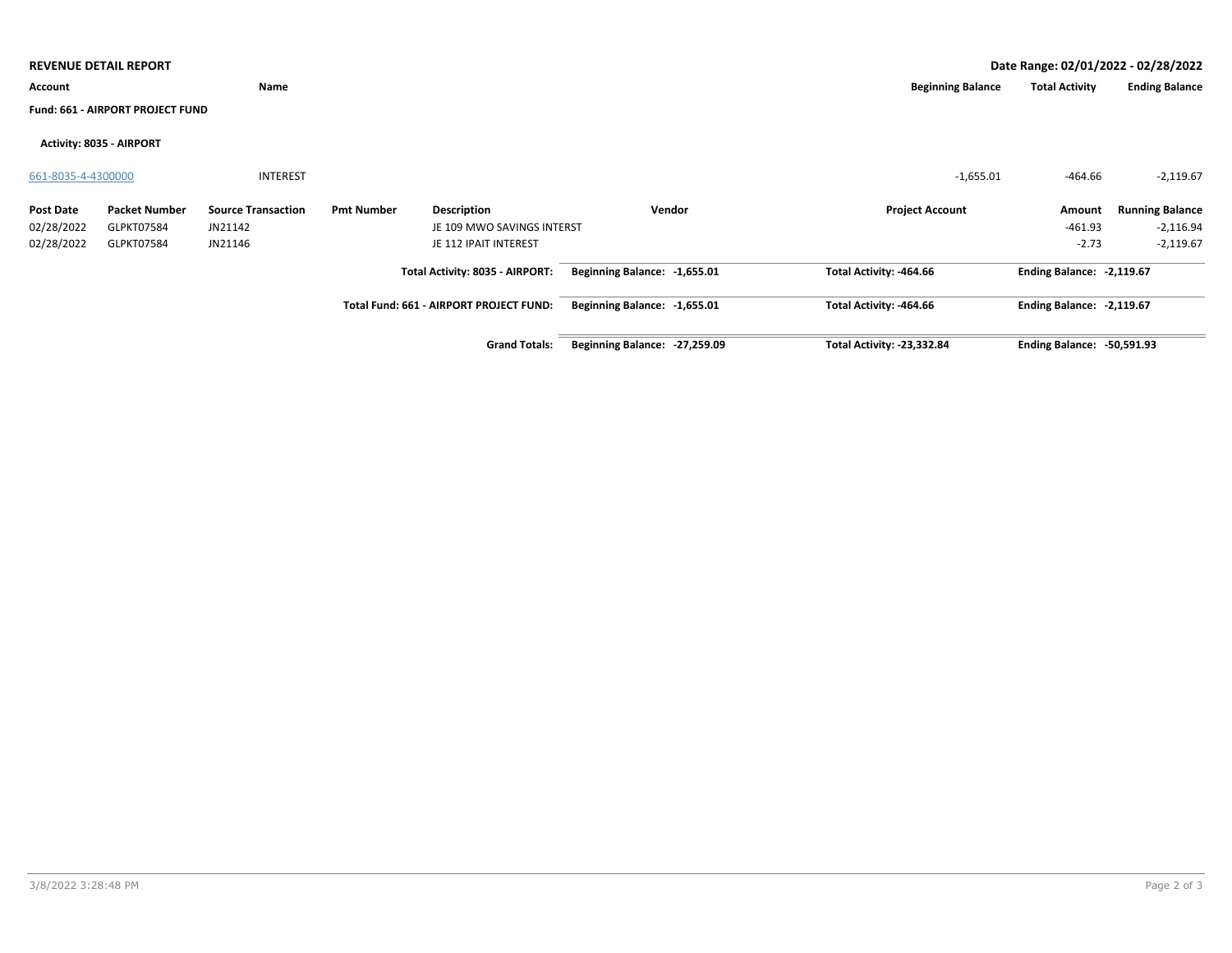## **REVENUE DETAIL REPORT Date Range: 02/01/2022 - 02/28/2022**

| Fund                       | <b>Beginning Balance</b> | <b>Total Activity</b> | <b>Ending Balance</b> |
|----------------------------|--------------------------|-----------------------|-----------------------|
| 660 - AIRPORT FUND         | $-25.604.08$             | $-22.868.18$          | -48,472.26            |
| 661 - AIRPORT PROJECT FUND | -1.655.01                | $-464.66$             | -2.119.67             |
| <b>Grand Total:</b>        | -27.259.09               | -23.332.84            | -50,591.93            |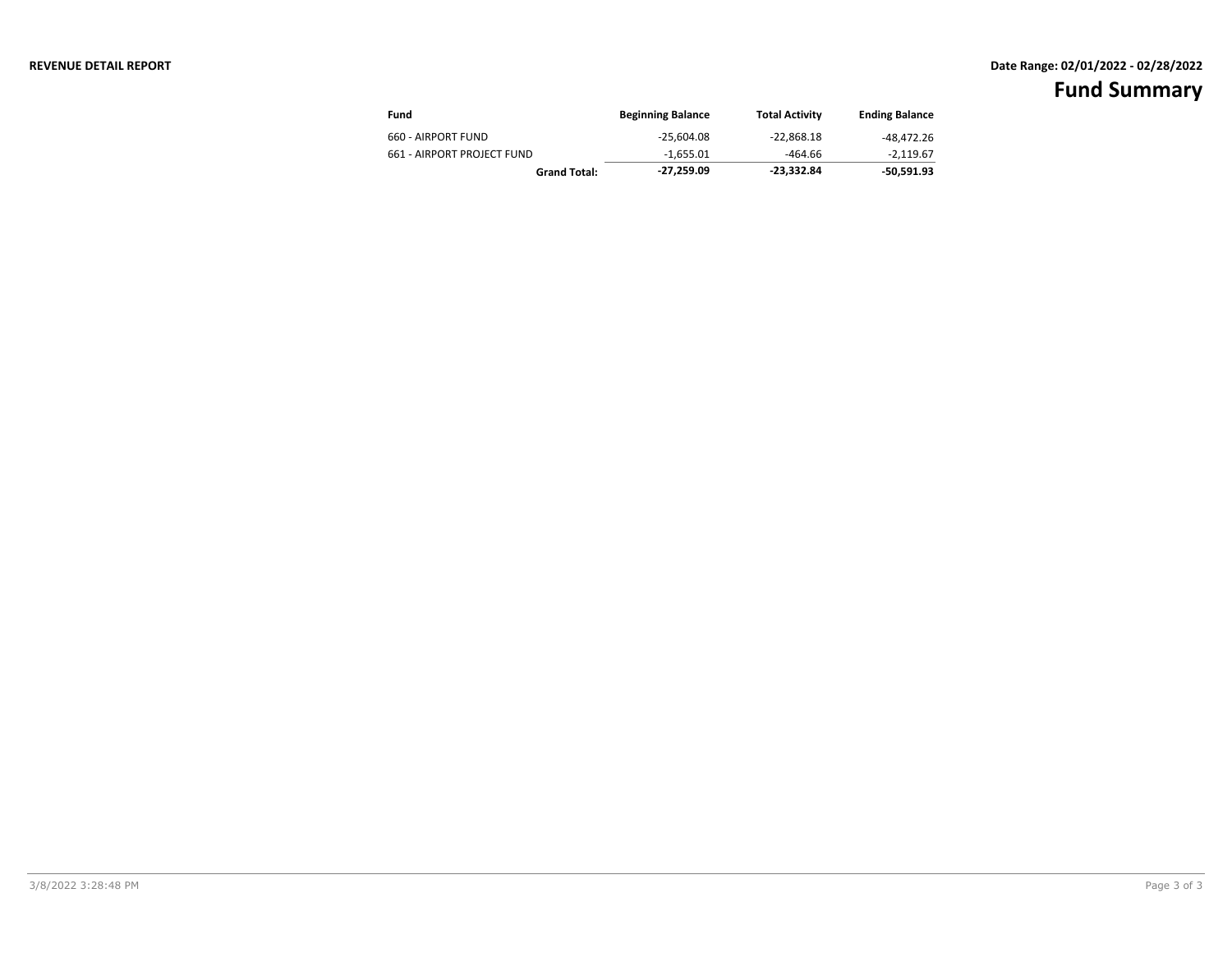

## **DEPARTMENT REVENUE REPORT**

## Account Summary

For Fiscal: 2021-2022 Period Ending: 02/28/2022

|                                          |                                                                           |                     |                     |           |                  | Variance         |                      |
|------------------------------------------|---------------------------------------------------------------------------|---------------------|---------------------|-----------|------------------|------------------|----------------------|
|                                          |                                                                           | Original            | Current             | Period    | Fiscal           | Favorable        | Percent              |
|                                          |                                                                           | <b>Total Budget</b> | <b>Total Budget</b> | Activity  | <b>Activity</b>  | (Unfavorable)    | Used                 |
| Fund: 660 - AIRPORT FUND                 |                                                                           |                     |                     |           |                  |                  |                      |
| <b>Activity: 8035 - AIRPORT</b>          |                                                                           |                     |                     |           |                  |                  |                      |
|                                          | ObjectCat: 43 - USE OF MONEY & PROPERTY                                   |                     |                     |           |                  |                  |                      |
| 660-8035-4-4300000                       | <b>INTEREST</b>                                                           | 500.00              | 500.00              | 50.78     | 428.21           | $-71.79$         | 85.64%               |
| 660-8035-4-4312000                       | <b>FACILITY RENT</b>                                                      | 12.00               | 12.00               | 1.00      | 8.00             | $-4.00$          | 66.67%               |
| 660-8035-4-4315000                       | <b>LAND RENT</b>                                                          | 45,600.00           | 45,600.00           | 22,800.00 | 45,600.00        | 0.00             | 100.00 %             |
|                                          | ObjectCat: 43 - USE OF MONEY & PROPERTY Total:                            | 46,112.00           | 46,112.00           | 22,851.78 | 46,036.21        | $-75.79$         | 99.84%               |
|                                          | ObjectCat: 44 - INTERGOVERNMENTAL                                         |                     |                     |           |                  |                  |                      |
| 660-8035-4-4401000                       | FEDERAL GRANT - CARES ACT                                                 | 0.00                | 0.00                | 0.00      | 0.00             | 0.00             | 0.00%                |
|                                          | ObjectCat: 44 - INTERGOVERNMENTAL Total:                                  | 0.00                | 0.00                | 0.00      | 0.00             | 0.00             | 0.00%                |
|                                          | <b>ObjectCat: 45 - CHARGES FOR SERVICES</b>                               |                     |                     |           |                  |                  |                      |
| 660-8035-1-4518000                       | MISC CHARGES/FEES FOR SERVICES                                            | 0.00                | 0.00                | 0.00      | 0.00             | 0.00             | 0.00%                |
|                                          | <b>ObjectCat: 45 - CHARGES FOR SERVICES Total:</b>                        | 0.00                | 0.00                | 0.00      | 0.00             | 0.00             | 0.00%                |
|                                          |                                                                           |                     |                     |           |                  |                  |                      |
|                                          | <b>ObjectCat: 47 - MISCELLANEOUS REVENUES</b><br><b>MERCHANDISE SALES</b> |                     |                     | 16.40     |                  |                  |                      |
| 660-8035-1-4750000<br>660-8035-1-4761000 | SALE OF EQUIPMENT & MISC                                                  | 1,000.00            | 1,000.00<br>0.00    | 0.00      | 2,436.05<br>0.00 | 1,436.05<br>0.00 | 243.61%<br>0.00%     |
| 660-8035-2-4710000                       | REIMBURSEMENTS                                                            | 0.00<br>0.00        | 0.00                | 0.00      | 7,917.07         | 7,917.07         | 0.00%                |
| 660-8035-2-4720000                       | <b>INSURANCE SETTLEMENTS</b>                                              | 0.00                | 0.00                | 0.00      | 0.00             | 0.00             | 0.00%                |
|                                          | <b>ObjectCat: 47 - MISCELLANEOUS REVENUES Total:</b>                      | 1,000.00            | 1,000.00            | 16.40     | 10,353.12        |                  | 9,353.12 1,035.31 %  |
|                                          |                                                                           |                     |                     |           |                  |                  |                      |
|                                          | <b>ObjectCat: 48 - OTHER FINANCING SOURCES</b>                            |                     |                     |           |                  |                  |                      |
| 660-8035-4-4830663                       | TRANSFER IN                                                               | 0.00                | 0.00                | 0.00      | 0.00             | 0.00             | 0.00%                |
| 660-8035-4-4830664                       | TRANSFER IN                                                               | 0.00                | 0.00                | 0.00      | 0.00             | 0.00             | 0.00%                |
|                                          | <b>ObjectCat: 48 - OTHER FINANCING SOURCES Total:</b>                     | 0.00                | 0.00                | 0.00      | 0.00             | 0.00             | 0.00%                |
|                                          | Activity: 8035 - AIRPORT Total:                                           | 47,112.00           | 47,112.00           | 22,868.18 | 56,389.33        | 9,277.33         | 119.69%              |
|                                          | Fund: 660 - AIRPORT FUND Total:                                           | 47,112.00           | 47,112.00           | 22,868.18 | 56,389.33        | 9,277.33         | 119.69%              |
|                                          |                                                                           |                     |                     |           |                  |                  |                      |
| Fund: 661 - AIRPORT PROJECT FUND         |                                                                           |                     |                     |           |                  |                  |                      |
| <b>Activity: 8035 - AIRPORT</b>          | ObjectCat: 43 - USE OF MONEY & PROPERTY                                   |                     |                     |           |                  |                  |                      |
| 661-8035-4-4300000                       | <b>INTEREST</b>                                                           | 1,000.00            | 1,000.00            | 464.66    | 2,119.67         | 1,119.67         | 211.97%              |
| 661-8035-4-4315000                       | <b>LAND RENT</b>                                                          | 0.00                | 0.00                | 0.00      | 16,724.00        | 16,724.00        | 0.00%                |
|                                          | ObjectCat: 43 - USE OF MONEY & PROPERTY Total:                            | 1,000.00            | 1,000.00            | 464.66    | 18,843.67        |                  | 17,843.67 1,884.37 % |
|                                          |                                                                           |                     |                     |           |                  |                  |                      |
|                                          | <b>ObjectCat: 47 - MISCELLANEOUS REVENUES</b>                             |                     |                     |           |                  |                  |                      |
| 661-8035-2-4710000                       | <b>REIMBURSEMENTS</b>                                                     | 1,398,250.00        | 1,398,250.00        | 0.00      | 1,364,614.85     | $-33,635.15$     | 97.59%               |
|                                          | ObjectCat: 47 - MISCELLANEOUS REVENUES Total:                             | 1,398,250.00        | 1,398,250.00        | 0.00      | 1,364,614.85     | $-33,635.15$     | 97.59%               |
|                                          | <b>ObjectCat: 48 - OTHER FINANCING SOURCES</b>                            |                     |                     |           |                  |                  |                      |
| 661-8035-4-4800000                       | SALE OF REAL PROPERTY                                                     | 0.00                | 0.00                | 0.00      | 0.00             | 0.00             | 0.00%                |
|                                          | ObjectCat: 48 - OTHER FINANCING SOURCES Total:                            | 0.00                | 0.00                | 0.00      | 0.00             | 0.00             | 0.00%                |
|                                          | Activity: 8035 - AIRPORT Total:                                           | 1,399,250.00        | 1,399,250.00        | 464.66    | 1,383,458.52     | $-15,791.48$     | 98.87%               |
|                                          | Fund: 661 - AIRPORT PROJECT FUND Total:                                   | 1,399,250.00        | 1,399,250.00        | 464.66    | 1,383,458.52     | $-15,791.48$     | 98.87%               |
|                                          |                                                                           |                     |                     |           |                  |                  |                      |
| Activity: 8035 - AIRPORT                 | Fund: 662 - 2022 AIRPORT TAXIWAY REHABILITATION                           |                     |                     |           |                  |                  |                      |
|                                          | ObjectCat: 44 - INTERGOVERNMENTAL                                         |                     |                     |           |                  |                  |                      |
| 662-8035-2-4400000                       | <b>FEDERAL GRANTS</b>                                                     | 0.00                | 0.00                | 0.00      | 0.00             | 0.00             | 0.00%                |
|                                          | ObjectCat: 44 - INTERGOVERNMENTAL Total:                                  | 0.00                | 0.00                | 0.00      | 0.00             | 0.00             | 0.00%                |
|                                          |                                                                           |                     |                     |           |                  |                  |                      |
|                                          | <b>ObjectCat: 47 - MISCELLANEOUS REVENUES</b>                             |                     |                     |           |                  |                  |                      |
| 662-8035-2-4710000                       | <b>REIMBURSEMENTS</b>                                                     | 0.00                | 0.00                | 0.00      | 0.00             | 0.00             | 0.00%                |
|                                          | ObjectCat: 47 - MISCELLANEOUS REVENUES Total:                             | 0.00                | 0.00                | 0.00      | 0.00             | 0.00             | 0.00%                |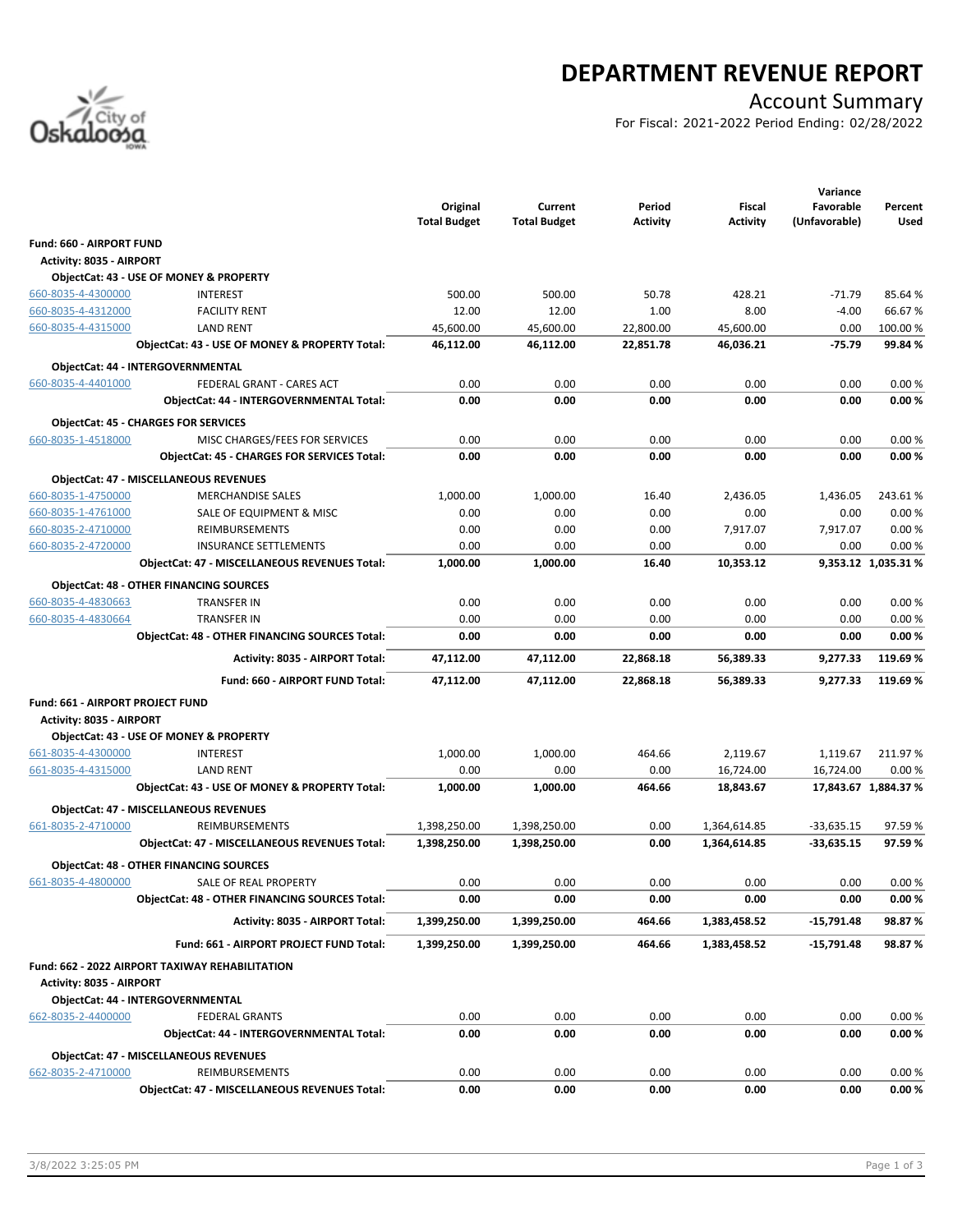### **DEPARTMENT REVENUE REPORT For Fiscal: 2021-2022 Period Ending: 02/28/2022**

|                                                        |                                                         |                     |                     |                 |                 | Variance      |             |
|--------------------------------------------------------|---------------------------------------------------------|---------------------|---------------------|-----------------|-----------------|---------------|-------------|
|                                                        |                                                         | Original            | Current             | Period          | <b>Fiscal</b>   | Favorable     | Percent     |
|                                                        |                                                         | <b>Total Budget</b> | <b>Total Budget</b> | <b>Activity</b> | <b>Activity</b> | (Unfavorable) | <b>Used</b> |
|                                                        | <b>ObjectCat: 48 - OTHER FINANCING SOURCES</b>          |                     |                     |                 |                 |               |             |
| 662-8035-4-4830660                                     | <b>TRANSFER IN</b>                                      | 0.00                | 0.00                | 0.00            | 0.00            | 0.00          | 0.00%       |
|                                                        | ObjectCat: 48 - OTHER FINANCING SOURCES Total:          | 0.00                | 0.00                | 0.00            | 0.00            | 0.00          | 0.00%       |
|                                                        | Activity: 8035 - AIRPORT Total:                         | 0.00                | 0.00                | 0.00            | 0.00            | 0.00          | 0.00%       |
| Fund: 662 - 2022 AIRPORT TAXIWAY REHABILITATION Total: |                                                         | 0.00                | 0.00                | 0.00            | 0.00            | 0.00          | 0.00%       |
|                                                        | Fund: 663 - AIRPORT 2019 PAVEMENT REHABILITATION        |                     |                     |                 |                 |               |             |
| Activity: 8035 - AIRPORT                               |                                                         |                     |                     |                 |                 |               |             |
|                                                        | <b>ObjectCat: 44 - INTERGOVERNMENTAL</b>                |                     |                     |                 |                 |               |             |
| 663-8035-2-4400000                                     | <b>FEDERAL GRANTS</b>                                   | 0.00                | 0.00                | 0.00            | 0.00            | 0.00          | 0.00%       |
|                                                        | ObjectCat: 44 - INTERGOVERNMENTAL Total:                | 0.00                | 0.00                | 0.00            | 0.00            | 0.00          | 0.00%       |
|                                                        | <b>ObjectCat: 48 - OTHER FINANCING SOURCES</b>          |                     |                     |                 |                 |               |             |
| 663-8035-4-4830660                                     | <b>TRANSFER IN</b>                                      | 0.00                | 0.00                | 0.00            | 0.00            | 0.00          | 0.00%       |
|                                                        | <b>ObjectCat: 48 - OTHER FINANCING SOURCES Total:</b>   | 0.00                | 0.00                | 0.00            | 0.00            | 0.00          | 0.00%       |
|                                                        | Activity: 8035 - AIRPORT Total:                         | 0.00                | 0.00                | 0.00            | 0.00            | 0.00          | 0.00%       |
|                                                        | Fund: 663 - AIRPORT 2019 PAVEMENT REHABILITATION Total: | 0.00                | 0.00                | 0.00            | 0.00            | 0.00          | 0.00%       |
|                                                        | <b>Fund: 664 - AIRPORT CULVERT REHABILITATION</b>       |                     |                     |                 |                 |               |             |
| Activity: 8035 - AIRPORT                               |                                                         |                     |                     |                 |                 |               |             |
|                                                        | ObjectCat: 44 - INTERGOVERNMENTAL                       |                     |                     |                 |                 |               |             |
| 664-8035-2-4400000                                     | <b>FEDERAL GRANTS</b>                                   | 0.00                | 0.00                | 0.00            | 0.00            | 0.00          | 0.00%       |
|                                                        | <b>ObjectCat: 44 - INTERGOVERNMENTAL Total:</b>         | 0.00                | 0.00                | 0.00            | 0.00            | 0.00          | 0.00%       |
|                                                        | <b>ObjectCat: 48 - OTHER FINANCING SOURCES</b>          |                     |                     |                 |                 |               |             |
| 664-8035-4-4830660                                     | <b>TRANSFER IN</b>                                      | 0.00                | 0.00                | 0.00            | 0.00            | 0.00          | 0.00%       |
|                                                        | <b>ObjectCat: 48 - OTHER FINANCING SOURCES Total:</b>   | 0.00                | 0.00                | 0.00            | 0.00            | 0.00          | 0.00%       |
|                                                        | Activity: 8035 - AIRPORT Total:                         | 0.00                | 0.00                | 0.00            | 0.00            | 0.00          | 0.00%       |
|                                                        | Fund: 664 - AIRPORT CULVERT REHABILITATION Total:       | 0.00                | 0.00                | 0.00            | 0.00            | 0.00          | 0.00%       |
|                                                        | <b>Report Total:</b>                                    | 1.446.362.00        | 1.446.362.00        | 23.332.84       | 1.439.847.85    | $-6.514.15$   | 99.55%      |